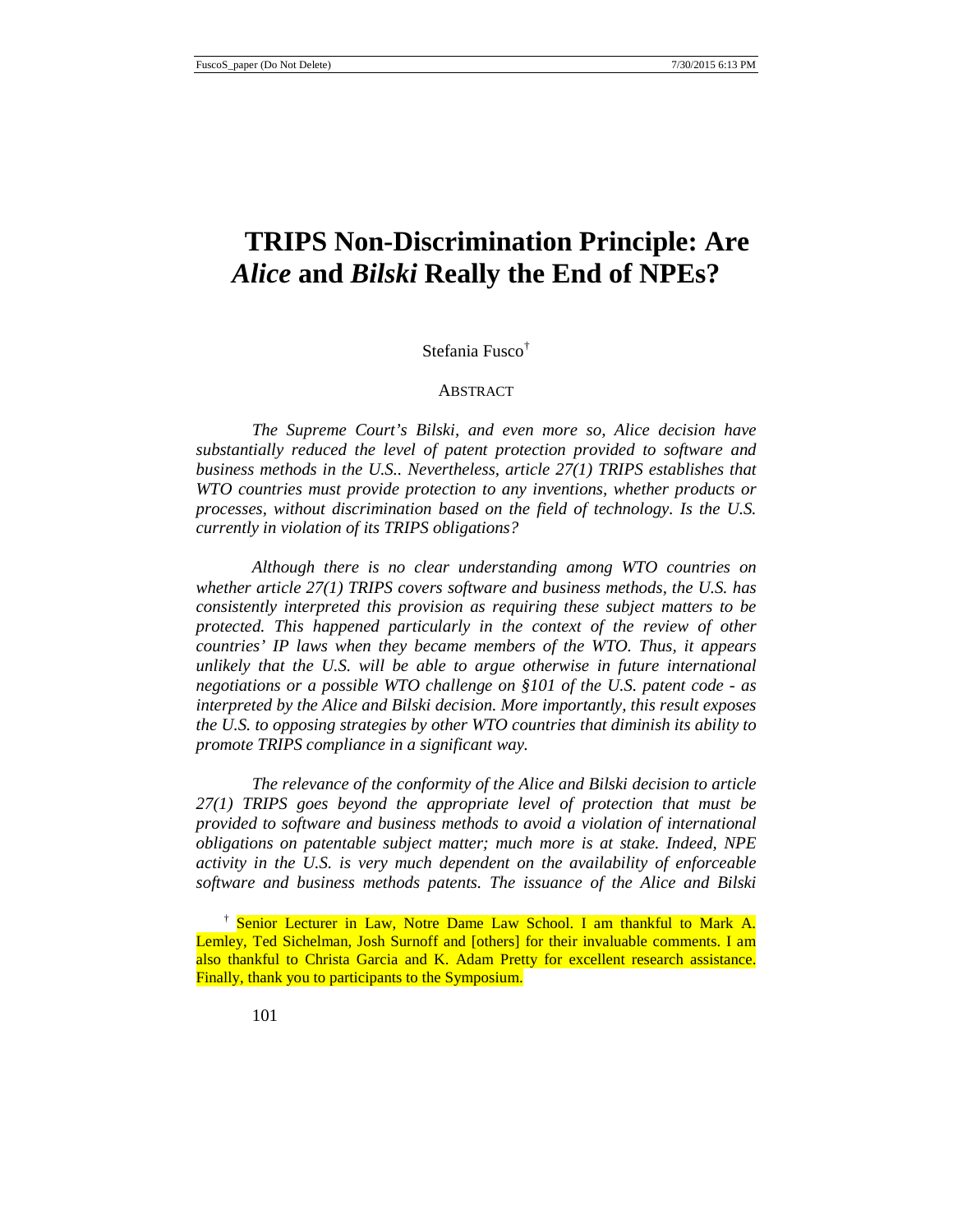*decision appears to have seriously harmed the operation of these companies. However, the international perspective provided in this article raises the question of whether these two decisions indeed represent the last word on the eligibility of processes to receive patent protection or whether there will be additional interventions of the Supreme Court restoring protection on software and business methods to a more intermediate level.* 

*Finally, in recent years there has been substantial discussion on patent reform to curtail NPE activity. However, the aftermath produced by the Alice and Bilski decision seems to have reduced the urgency for a legislative intervention in this area. This article highlights that this conclusion might be premature and that, if it is indeed established that the activity of NPEs harms innovation, patent reform might still be necessary to effectively limit the activity of these companies.*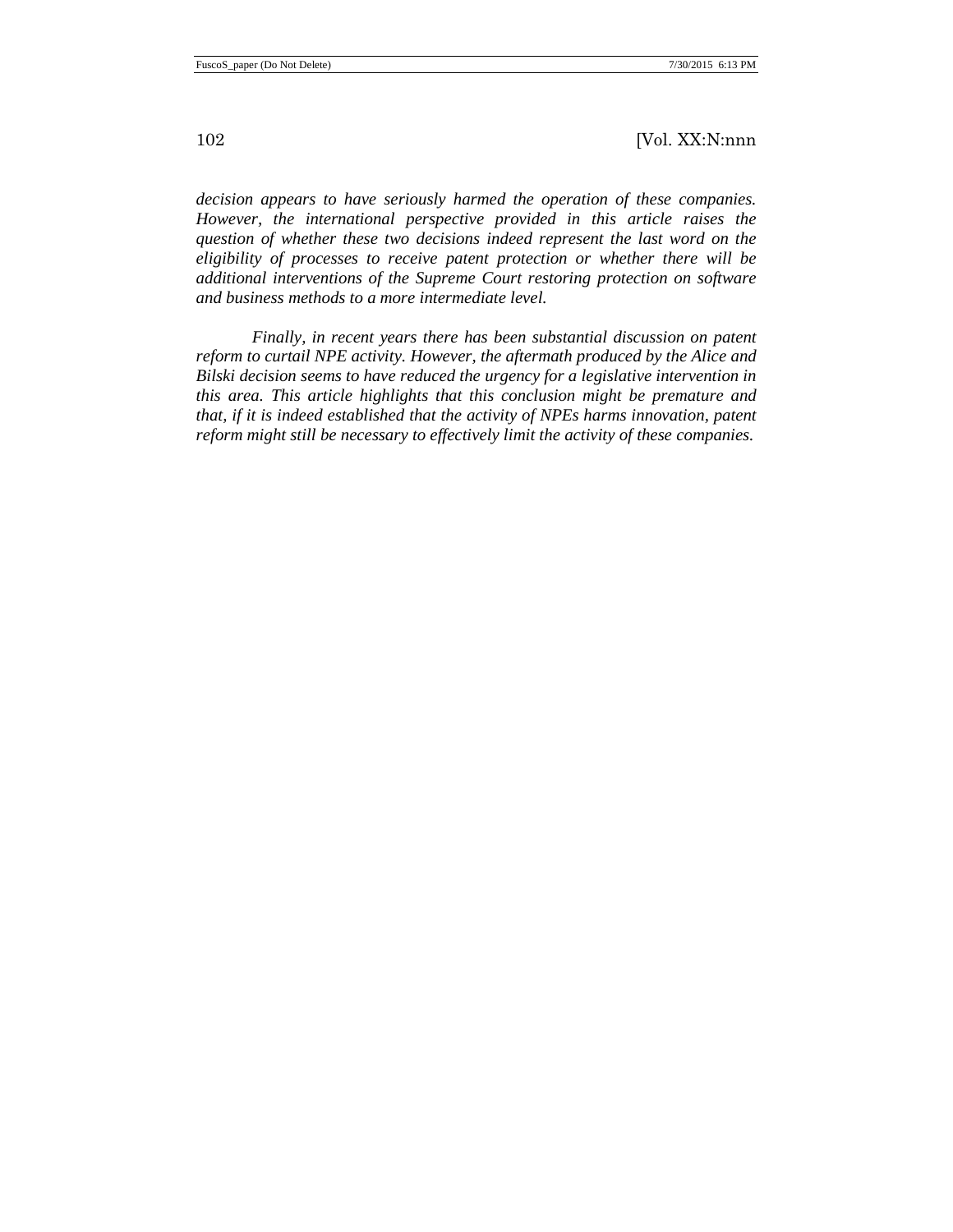### TABLE OF CONTENTS

| THE PATENTABILITY OF SOFTWARE AND BUSINESS METHODS IN |
|-------------------------------------------------------|
|                                                       |
| I.1 Are Software and Business Methods Patent Eligible |
|                                                       |
|                                                       |
|                                                       |
| II.1 Are Countries Required to Provide Protection to  |
| Software and Business Methods Under TRIPS? 118        |
| Past Interpretations of Article 27 TRIPS 119          |
|                                                       |
|                                                       |
|                                                       |

#### <span id="page-2-0"></span>INTRODUCTION

Is software patent-eligible in the U.S.? What about business methods? After the issuance of the Supreme Court's *Bilski* and, even more so, *Alice* decision these have become recurrent questions among different actors in our patent system.<sup>[1](#page-2-1)</sup> The Supreme Court has clearly stated that these two subject matters fall within the scope of patent protection.<sup>[2](#page-2-2)</sup> Yet, over the last few months District Courts and the Federal Circuit have been invalidating an unprecedented number of software and business methods patents under §101 of the U.S. patent

<span id="page-2-1"></span><sup>1</sup>See e.g. **ADD (?)** Business Methods (and Software) are Still Patentable! available at [http://www.ipwatchdog.com/2012/08/28/business-methods-and-software-are-still](http://www.ipwatchdog.com/2012/08/28/business-methods-and-software-are-still-patentable/id=27658/)[patentable/id=27658/;](http://www.ipwatchdog.com/2012/08/28/business-methods-and-software-are-still-patentable/id=27658/) Software and Business Methods: Patent Eligible? available at [http://www.finnegan.com/resources/articles/articlesdetail.aspx?news=93f3af08-7dcf-](http://www.finnegan.com/resources/articles/articlesdetail.aspx?news=93f3af08-7dcf-437a-9026-00e0eb4ef0ea)[437a-9026-00e0eb4ef0ea;](http://www.finnegan.com/resources/articles/articlesdetail.aspx?news=93f3af08-7dcf-437a-9026-00e0eb4ef0ea) Are Software and Business Methods Still Patentable After the Bilski Decisions? available at [http://www.bitlaw.com/software-patent/bilski-and](http://www.bitlaw.com/software-patent/bilski-and-software-patents.html)[software-patents.html;](http://www.bitlaw.com/software-patent/bilski-and-software-patents.html) *see* also Richard H. Stern, *Alice v CLS Bank: US Business Method and Software Patents Marching towards Oblivion?* (2014), available at [http://docs.law.gwu.edu/facweb/claw/Alice-EIPR.pdf;](http://docs.law.gwu.edu/facweb/claw/Alice-EIPR.pdf)

<span id="page-2-2"></span> $^{2}$  Bilski v. Kappos, 130 S.Ct. 3218 (2010).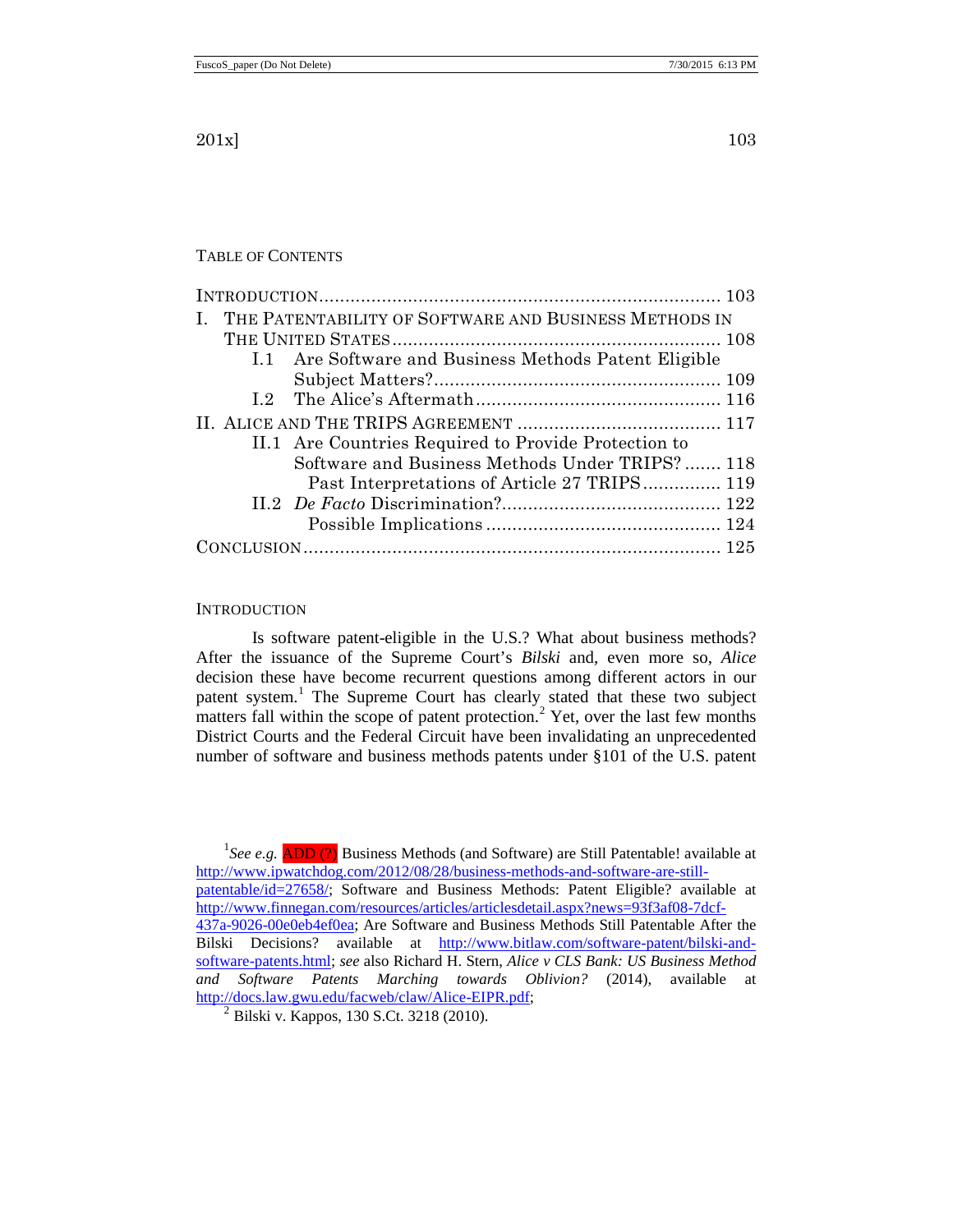<span id="page-3-5"></span><span id="page-3-4"></span>code.<sup>[3](#page-3-0)</sup> At the same time, the PTO has been rejecting one application after another in this area. [4](#page-3-1)

<span id="page-3-3"></span>Thus, technically, software and business methods *are* patent eligible in the U.S., but in practice the level of protection that they now enjoy is much lower than it used to be and, possibly, lower than what is provided to inventions in other fields.<sup>[5](#page-3-2)</sup> At first, this result does not appear to be problematic. After all, both the *Alice* and *Bilski* decision are very much the expression of a well-functioning common law system in which the Supreme Court has recalibrated the protection given in this area after a few years of experimentation by the lower court, the Federal Circuit. However, when the international perspective and, in particular, the U.S. obligations under the TRIPS agreement is added to the mix, the change brought about the *Alice* and *Bilski* decision in recent years becomes source of concern.

The TRIPS agreement defines patentable subject matter in Article 27(1). It expressly says that that WTO countries must provide protection to *any inventions, whether products or processes, without discrimination based on the* 

<span id="page-3-0"></span><sup>3</sup> *See e.g.* Hard Times for Software Patents ("Months after the Supreme Court ruled on whether—and when—computer programs can qualify for intellectual-property protection, software patents have been dropping like flies") available at [http://blogs.wsj.com/law/2014/09/22/hard-times-for-software-patents/;](http://blogs.wsj.com/law/2014/09/22/hard-times-for-software-patents/) Where Do We Stand One Year After Alice? ("At the USPTO the number of rejections under 35 USC §101 skyrocketed since Alice. The number of business method patents allowed by the USPTO dropped significantly. Patent prosecutors are learning new claim drafting techniques to avoid Alice's impact. The secondary market for software and business method patents dried up in the past year as buyers avoid the risks of ineligibility under §101."), available at [http://www.law360.com/articles/668773/where-do-we-stand-one](http://www.law360.com/articles/668773/where-do-we-stand-one-year-after-alice)[year-after-alice;](http://www.law360.com/articles/668773/where-do-we-stand-one-year-after-alice) Courts Nix More Software Patents, available at [http://www.wsj.com/articles/federal-courts-reject-more-software-patents-after-supreme](http://www.wsj.com/articles/federal-courts-reject-more-software-patents-after-supreme-court-ruling-1411343300)[court-ruling-1411343300;](http://www.wsj.com/articles/federal-courts-reject-more-software-patents-after-supreme-court-ruling-1411343300) Patent Case Trends and the Business of Litigation, available at [https://lexmachina.com/patent-case-trends-business-litigation/;](https://lexmachina.com/patent-case-trends-business-litigation/) Patent Invalidations and USPTO Practice After Alice, available at [http://www.bilskiblog.com/blog/2015/01/alicestorm.html;](http://www.bilskiblog.com/blog/2015/01/alicestorm.html) Tracking #AliceStorm: Spring Showers Continue to Rain Patent Destruction, available at http://www.bilskiblog.com/blog/2015/05/alicestorm-update.html.

<span id="page-3-1"></span><sup>&</sup>lt;sup>4</sup> See The Ramifications of Alice: A Conversation with Mark Lemley, available at http://www.ipwatchdog.com/2014/09/04/the-ramifications-of-alice-a-conversation-with-<br>mark-lemley/id=51023/.

<span id="page-3-2"></span><sup>&</sup>lt;sup>5</sup> See e.g. John R Allison & Emerson H. Tiller, *The Business Method Patent Myth*, 18 BERKELEY TECH. L.J. 987 (2003) (noting that within two years of the *State Street* decision the number of business method patents issued by the USPTO more than doubled).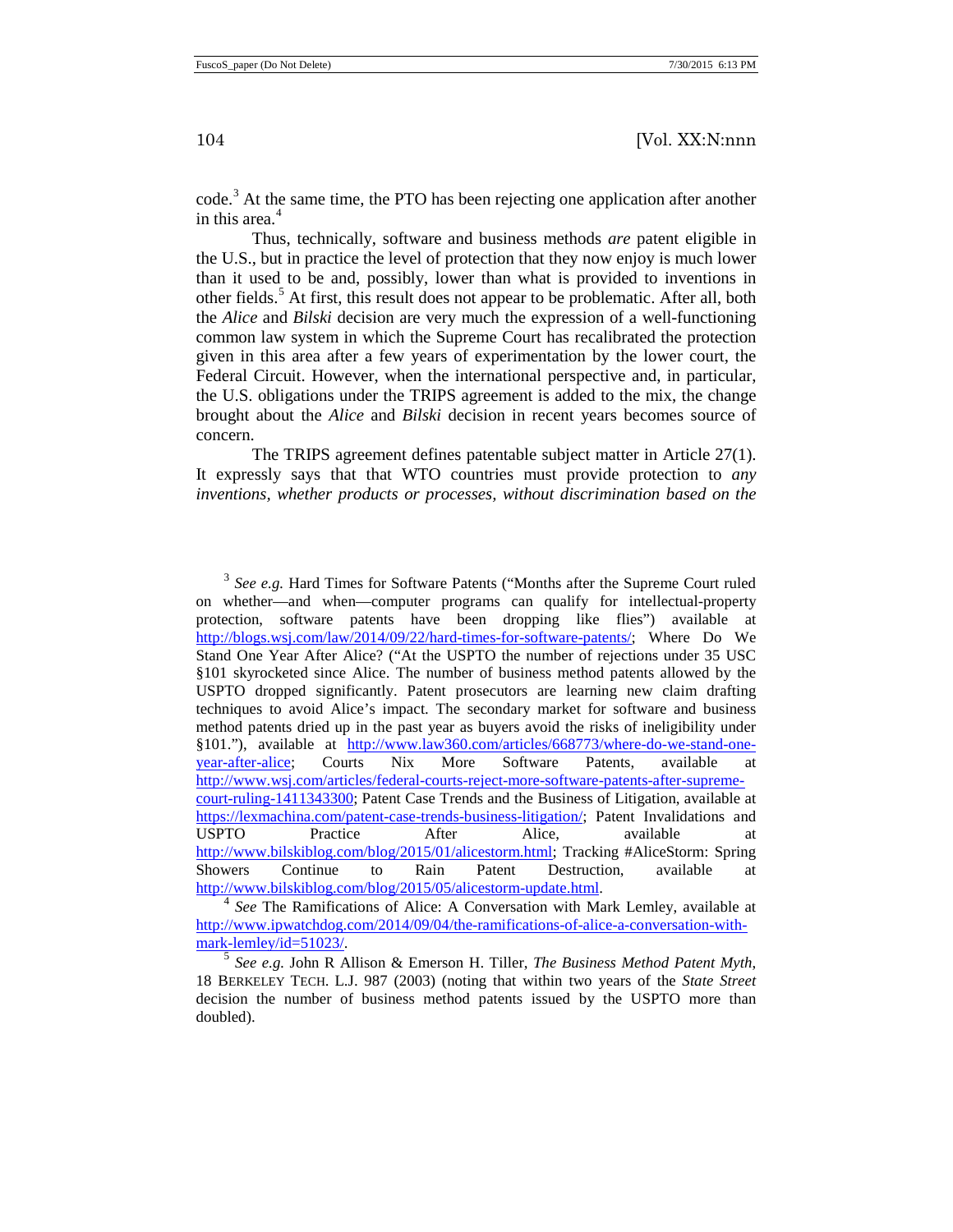<span id="page-4-0"></span>*field of technology*. [6](#page-4-1) This very broad provision on what falls within the scope of patent law is considered to be one of the main achievements of the TRIPS agreement.<sup>[7](#page-4-2)</sup> Its purpose was to make clear, in particular, that pharmaceuticals and *processes* could not be excluded from patent protection. [8](#page-4-3) Indeed, before the enactment of TRIPS a number of countries did not consider these subject matters to be covered by the patent system.<sup>[9](#page-4-4)</sup> In particular, no country provided protection to business methods in 1994.<sup>[10](#page-4-5)</sup> Software, on the other hand, was protected in the U.S..<sup>[11](#page-4-6)</sup> Nevertheless, no clear understanding was formed at that time on whether WTO countries were *specifically* required to consider inventions in these two fields – which generally constitute *new processes* - patent eligible.[12](#page-4-7)

Thus, the issuance of the *Alice* and *Bilski* decision makes two issues to become very important for the U.S.: whether software and business methods should be considered inventions *in fields of technology* as provided by TRIPS and, if so, whether the current reduced protection in this area constitute a forbidden *discriminatory result*. In other words, is the U.S. at this point in violation of its TRIPS obligations on patentable subject matter?

<span id="page-4-9"></span>But the significance of this discussion is not limited to the question of the appropriate level of protection that inventions in the fields under consideration should receive to avoid violating TRIPS. Much more is at stake as the availability of enforceable software and business methods patents have great relevance for the operation of Non-Practicing Entities (NPEs).<sup>[13](#page-4-8)</sup> Indeed, by limiting protection on software and business methods, the *Alice* and *Bilski* decision seem to have produced a negative impact on the activity of these companies. In particular, after the issuance of *Alice* in June 2014, a significant drop in filing of new patent cases

<span id="page-4-1"></span><sup>6</sup> *See* General Agreement on Tariffs and Trade-Multilateral Trade Negotiations (the Uruguay Round): Agreement on Trade-Related Aspects of Intellectual Rights, Dec. 15, 1993, 33 I.L.M. 81 (1994) (hereinafter TRIP) at art. 27, para. 1. <sup>7</sup> *See* DANIEL C.K. CHOW AND EDWARD LEE, INTERNATIONAL INTELLECTUAL

<span id="page-4-3"></span><span id="page-4-2"></span>PROPERTY: PROBLEMS, CASES, AND MATERIALS,  $314 \, 2^{ND}$  ED. (2012) (noting that "This broad starting point for patentable subject matter effectively prohibits the practice of some countries that had excluded pharmaceuticals, chemical and processes from patents.").

<sup>12</sup> Chow & Lee *supra* note [7.](#page-4-0)

<span id="page-4-8"></span><span id="page-4-7"></span><span id="page-4-6"></span><span id="page-4-5"></span><span id="page-4-4"></span><sup>13</sup> *See* John R. Allison et al., *Extreme Value or Trolls on Top? The Characteristics of the Most-Litigated Patents*, 158 U. PA. L. REV. 1, 3 (2009) (showing that NPEs hold the most litigated patents which disproportionately cover software inventions); *see* also Patent Freedom, NPE Exposure By Industry, (2014), *available at*  [https://www.patentfreedom.com/about-npes/industry/.](https://www.patentfreedom.com/about-npes/industry/) 

 $8$  *Id.*  $\int_{0}^{9}$  *Id.*  $\frac{10}{10}$ *Id.*<br><sup>11</sup> See *infra* Part I.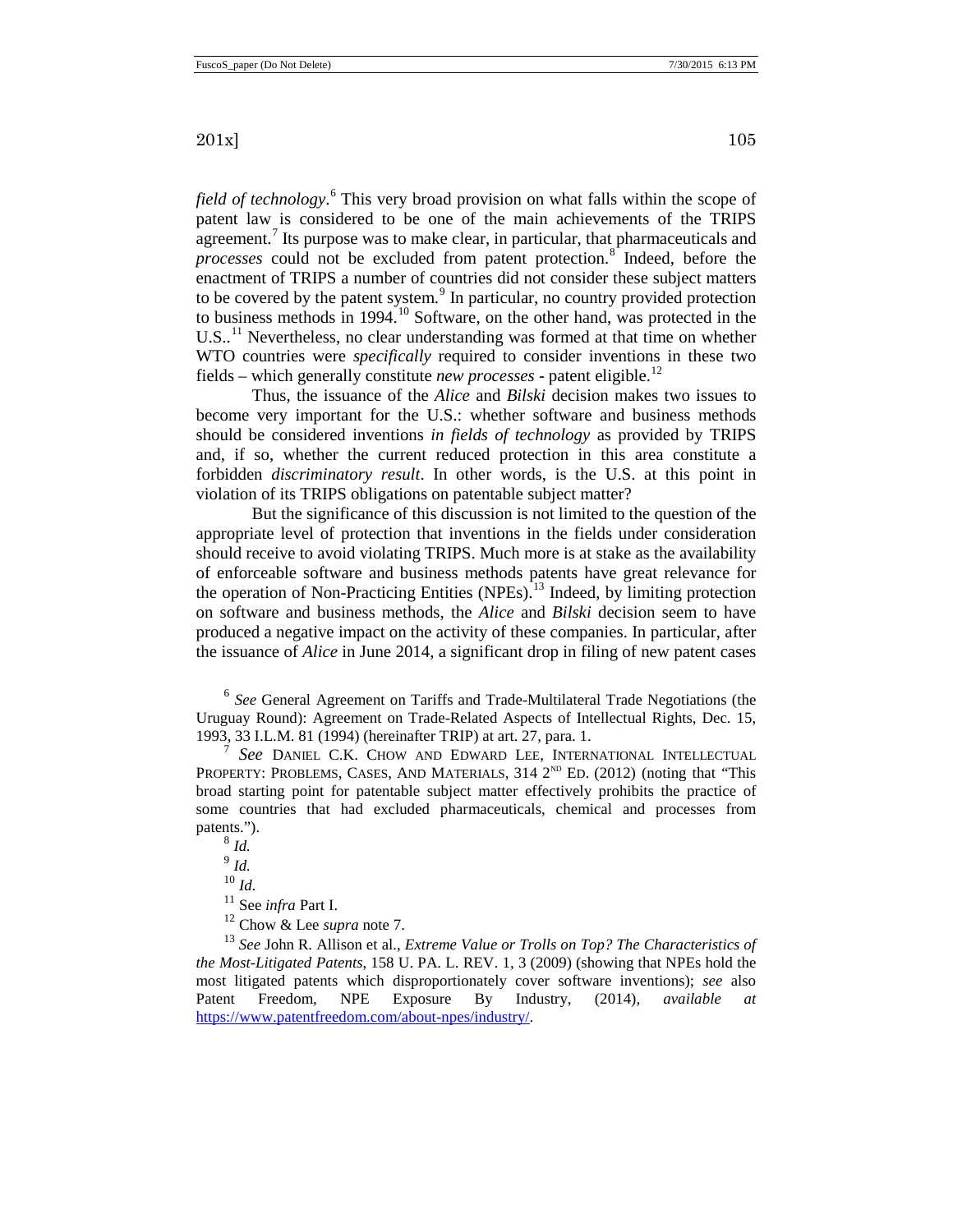<span id="page-5-8"></span><span id="page-5-7"></span><span id="page-5-6"></span>has been reported.<sup>[14](#page-5-0)</sup> This result has been largely attributed to a reduced NPE operation.<sup>[15](#page-5-1)</sup> Although, recent data indicate that the filing of new patent cases is picking–up again, <sup>[16](#page-5-2)</sup> it is impossible to say if this trend is going to persist or this is just a temporary recovery followed by additional adjustments of the patent litigation level reflecting the new rules of the game. Moreover, litigation is only one aspect on NPE activity and not necessarily the most relevant one.<sup>1</sup> Generally, NPEs' goal is to collect royalty payments from the companies that they target, not to litigate the cases - litigation becomes necessary only when the target company refuses to  $pav$ <sup>[18](#page-5-4)</sup>. Indeed, one possibility could be that the reported increase in patent litigation for the first six month of 2015 is the result of more defendants resisting NPE attacks because of the higher uncertainty on the validity of software and business methods currently present. If this turns out to be the case, it is uncertain if the NPEs will be able to sustain the current patent

<span id="page-5-5"></span><span id="page-5-0"></span><sup>14</sup> See September 2014 New Patent Case Filings Down 40% From September 2013 *available at* [https://lexmachina.com/september-2014-new-patent-case-filings-40](https://lexmachina.com/september-2014-new-patent-case-filings-40-september-2013/) [september-2013/.](https://lexmachina.com/september-2014-new-patent-case-filings-40-september-2013/)<br><sup>[15](https://lexmachina.com/september-2014-new-patent-case-filings-40-september-2013/)</sup> NPE Suits in the US Down Significantly in 2014 and Figures Make it Clear That

<span id="page-5-1"></span>SMEs Are Very Much a Secondary Target, available at [http://www.iam](http://www.iam-media.com/Blog/Detail.aspx?g=4e39b550-4688-436b-9ffb-bbdc495f62b1)[media.com/Blog/Detail.aspx?g=4e39b550-4688-436b-9ffb-bbdc495f62b1;](http://www.iam-media.com/Blog/Detail.aspx?g=4e39b550-4688-436b-9ffb-bbdc495f62b1)

<span id="page-5-2"></span><sup>16</sup> US Patent Litigation is on the Way Up Again, but Plaintiff Numbers Are Close to Record Low, available at [http://www.iam-media.com/blog/detail.aspx?g=c7bff508-68eb-](http://www.iam-media.com/blog/detail.aspx?g=c7bff508-68eb-4bdc-be2e-eabac532b117)[4bdc-be2e-eabac532b117.](http://www.iam-media.com/blog/detail.aspx?g=c7bff508-68eb-4bdc-be2e-eabac532b117) 17 *See* Ahmed J. Davis & Karolina Jesien*, The Balance of Power in Patent Law:* 

<span id="page-5-3"></span>*Moving Towards Effectiveness in Addressing Patent Troll Concerns*, 22 FORDHAM INTELL. PROP. MEDIA & ENT. L.J. 835, 836 (2012) ("A typical business model for an NPE is to acquire patents that apply broadly across a particular industry. . . , identify potential infringers, threaten litigation, and then either collect license fees from those entities or bring lawsuits against those that refuse to license. Litigating through trial is usually the last resort. An NPE's real objective in bringing suit is to pressure defendants into early settlements.") (footnote omitted); Stefania Fusco, *Markets and Patent Enforcement: A Comparative Investigation of Non-Practicing Entities in the US and EU*, 20 MICH. TELECOMM. & TECH. L. REV. 439, 452 (2014) (citing telephone interview with Raymond Hegarty, Head of European Operations, Intellectual Venture (May 24, 2012) noting that the licensing part of NPEs' activity is more substantial than the litigation one); see also David Segal, *How a Typical Patent Battle Took an Unexpected Turn*, N.Y. TIMES, July 13, 2013, at BU5, *available* at http://www.nytimes.com/2013/07/14/business/how-a-typical-patent-battle-took-an-<br>unexpected-turn.html?pagewanted=all&  $r=0$ .

<span id="page-5-4"></span><sup>18</sup> Colleen V. Chien, *Startups and Patent Trolls* (Santa Clara Univ. Sch. of Law Legal Studies Research Paper Series Working Paper No. 09-12, 2012), *available at*  http://papers.ssrn.com/sol3/papers.cfm?abstract\_id=2146251, (noting that, in general, NPEs do not have to go that far to sue true small companies); J.P. Mello, *Legal Update, Technology Licensing and Patent Trolls,* 12 B.U. J. SCI. & TECH. L. 388 (2006).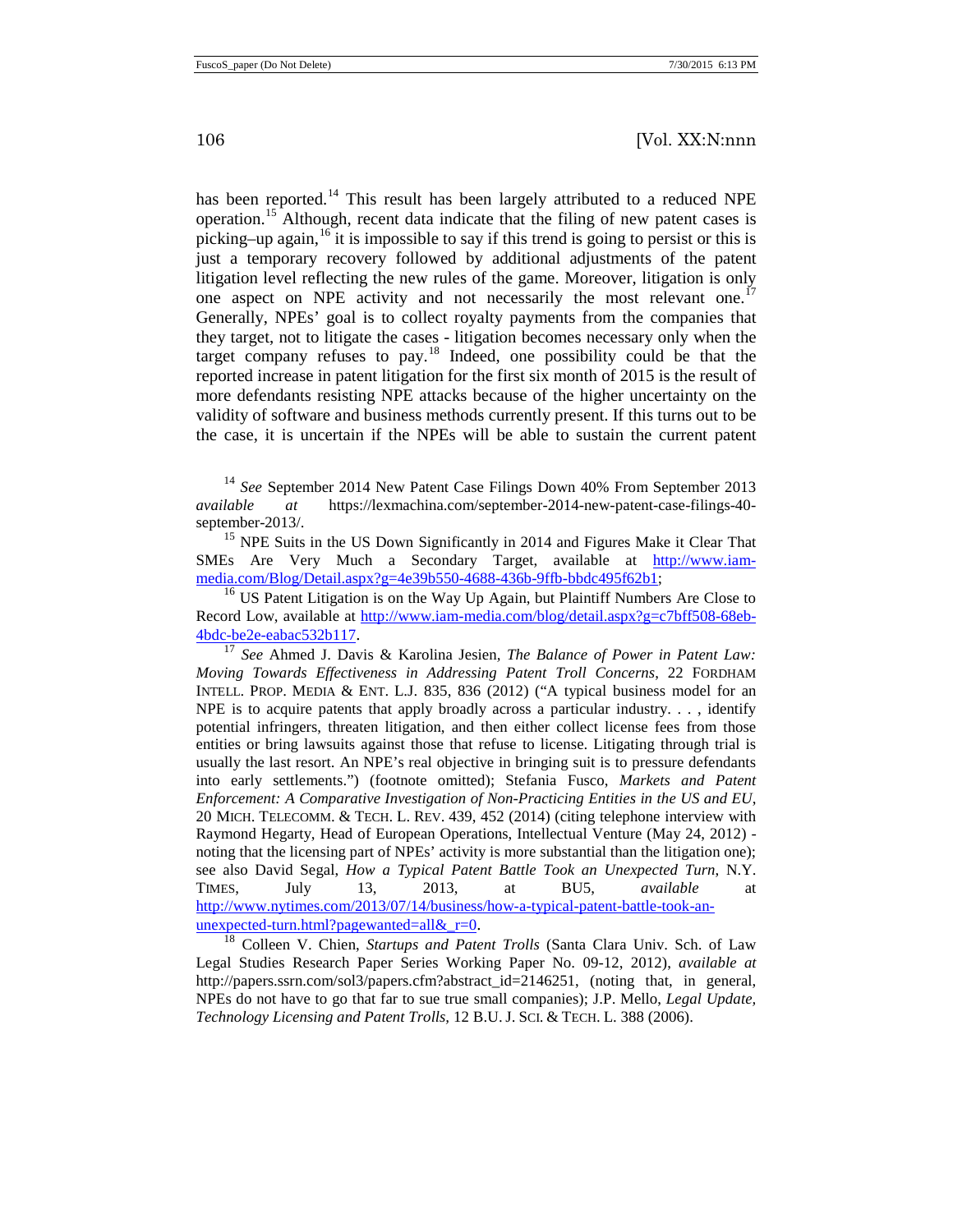litigation level for a long time. Thus, the question of whether the *Alice* and *Bilski* decision really represent the end of NPEs remain critical together with the issue of what would happen if these two decisions are subject to a WTO challenge against the U.S. for violating Article 27(1) TRIPS.

Finally, over the past year significant debate has revolved around the need for additional patent reform to control NPE activity.<sup>[19](#page-6-0)</sup> The impact of the *Alice* and *Bilski* decision on the operation of these companies seems to have reduced the urgency for a legislative intervention in this area.<sup>[20](#page-6-1)</sup> However, the possibility of a TRIPS violation on patentable subject matter, raises the issue of what would be "the price" that the U.S. will have to pay internationally to maintain the *status quo*, the present level of protection on software and business methods, and limit NPE activity in this way.

Part I of this paper presents the necessary background to address the aforementioned issues. In particular, it provides a complete overview of how patent protection on software and business methods has developed in the U.S. It analyzes the most recent Supreme Court's decisions in this area and explain the current eligibility test to identify protectable processes. It also illustrates the relevance of software and business methods patent for NPE activity. Part II is instead dedicated to the obligations that under TRIPS WTO countries have on patentable subject matter. Specifically, it discusses Article 27(1) TRIPS and the interpretation that the U.S. has consistently provided of this provision in the context of the review of other countries IP laws. Finally, it considers the possible implications for the U.S. brought about the *Alice* and *Bislki* decision in the context of international negotiations and disputes. The conclusion considers the possibility that the Supreme Court will recalibrate the patent-eligibility test for processes and bring protection for software and business methods to a more intermediate level.

<span id="page-6-0"></span><sup>19</sup> David O. Taylor, *Legislative Response to Patent Assertion Entities*, 23 TEX. INTELL. PROP. L.J. 313 (2015).<br><sup>20</sup> The Innovation Act is Pulled, but Uncertainty Lingers and That's Bad for

<span id="page-6-1"></span>Business, ("The longer it takes for legislation to get a vote, however, the more time legislator and the patent community as a whole have to determine what impact ongoing changes introduced by the America Invents Act and recent court decisions such as the Supreme Court's *Alice* judgement, are having. Pro-reform advocates would argue that these are separate from the litigation reforms that the Innovation Act targets, but they have clearly undermined patent assertion rights") *available* at [http://www.iam](http://www.iam-media.com/blog/Detail.aspx?g=699df410-1d06-4bfd-8798-a5eca46493e9)[media.com/blog/Detail.aspx?g=699df410-1d06-4bfd-8798-a5eca46493e9.](http://www.iam-media.com/blog/Detail.aspx?g=699df410-1d06-4bfd-8798-a5eca46493e9)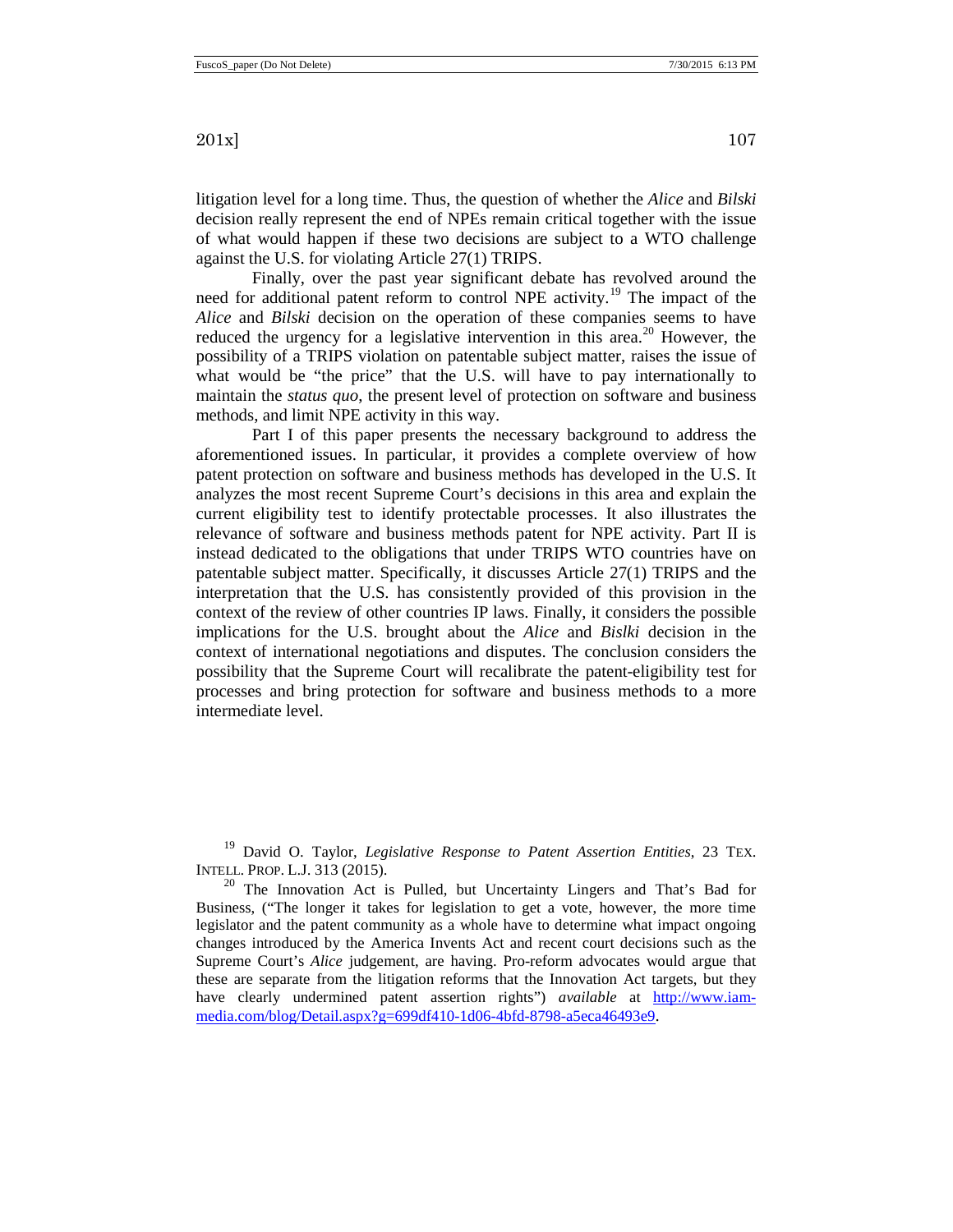#### <span id="page-7-0"></span>I. THE PATENTABILITY OF SOFTWARE AND BUSINESS METHODS IN THE UNITED STATES

<span id="page-7-4"></span>Patent protection of software and business methods has always been subject of controversy.<sup>[21](#page-7-1)</sup> This is because of the particular high risk in these cases that protection is provided to mathematical formula and abstract ideas rather than inventions that are *applications* of mathematical formula and abstract ideas.<sup>[22](#page-7-2)</sup> And, thus, the particular high risk of using the patent system in a way that hinders innovation rather than promotes it.<sup>[23](#page-7-3)</sup> As discussed in the next subparts, over the years several patent-eligibility tests have been tried to curtail this risk,

<span id="page-7-1"></span><sup>21</sup> *See e.g.,* Rochelle Cooper Dreyfuss*, Are Business Method Patents Bad For Business?,* 16 SANTA CLARA COMPUTER & HIGH TECH. L.J. 263 (2000); Leo J. Raskind, *The State Street Bank Decision: The Bad Business of Unlimited Patent Protection for Methods of Doing Business*, 10 FORDHAM INTELL. PROP. MEDIA & ENT. L.J. 61 (1999); Malla Pollack, *The Multiple Unconstitutionality of Business Method Patents: Common Sense, Congressional Consideration, and Constitutional History*, 28 RUTGERS COMPUTER & TECH. L.J. 61, 70 (2002); Peter S. Menell, *The Property Rights Movement's Embrace of Intellectual Property: True Love or Doomed Relationship?*, 34 ECOLOGY L.Q. 713 (2007) (arguing that the unification of decision making in a single body has the effect of creating a strong pro-patent bias in the interpretation of patent law); Michael J. Meurer, *Business Method Patents and Patent Floods*, 8 WASH. U. J. L. & POL'Y 309 (2002) (describing the flood of business method patents in the aftermath of the *State Street* decision, and arguing that this flood imposes numerous costs on the patent system); Arti Rai, *Addressing the Patent Gold Rush: The Role of Deference to PTO Patent Denials*, 2 WASH. U. J. L. & POL'Y 199 (2000) (highlighting the rise in business method patent filings, and arguing that the Federal Circuit should grant more deference to the PTO when reviewing application decisions); John R. Allison & Starling D. Hunter*, On the Feasibility of Improving Patent Quality One Technology at a Time: The Case of Business Methods*, 21 BERKELEY TECH. L.J. 729, 736-38 (2006) (discussing the PTO's Second Pair of Eyes Review to improve the quality of business methods patents); Robert E. Thomas, *Debugging Software Patents: Increasing Innovation and Reducing Uncertainty in the Judicial Reform of Software Patent Law*, 25 SANTA CLARA COMPUTER & HIGH TECH. L.J. 191 (2008); for a contrary view on business methods patents *see* Allison & Tiller, *The Business Method Patent Myth*, *supra* note [5](#page-3-3) (noting that most of the criticisms toward business methods patents are incorrect). <sup>22</sup> Mayo Collaborative Servs. v. Prometheus Labs., Inc., 132 S. Ct. 1289 (2012)

<span id="page-7-2"></span>(quoting Diamond v. Diehr, 101 S.Ct. 1048 (1981) "laws of nature, natural phenomena, and abstract ideas" are not patentable subject matter under § 101 of the Patent Act … *an application* of a law of nature ... to a known structure or process may [deserve] patent protection [emphasis added]); *see* also Alice Corp. v. CLS Bank International, 134 S.Ct. 2347 (2014). 23 Mayo v. Prometheus, 132 S. Ct. 1289, 1293 (2012) ("And monopolization of

<span id="page-7-3"></span>those tools through the grant of a patent might tend to impede innovation more than it would tend to promote it.")*.*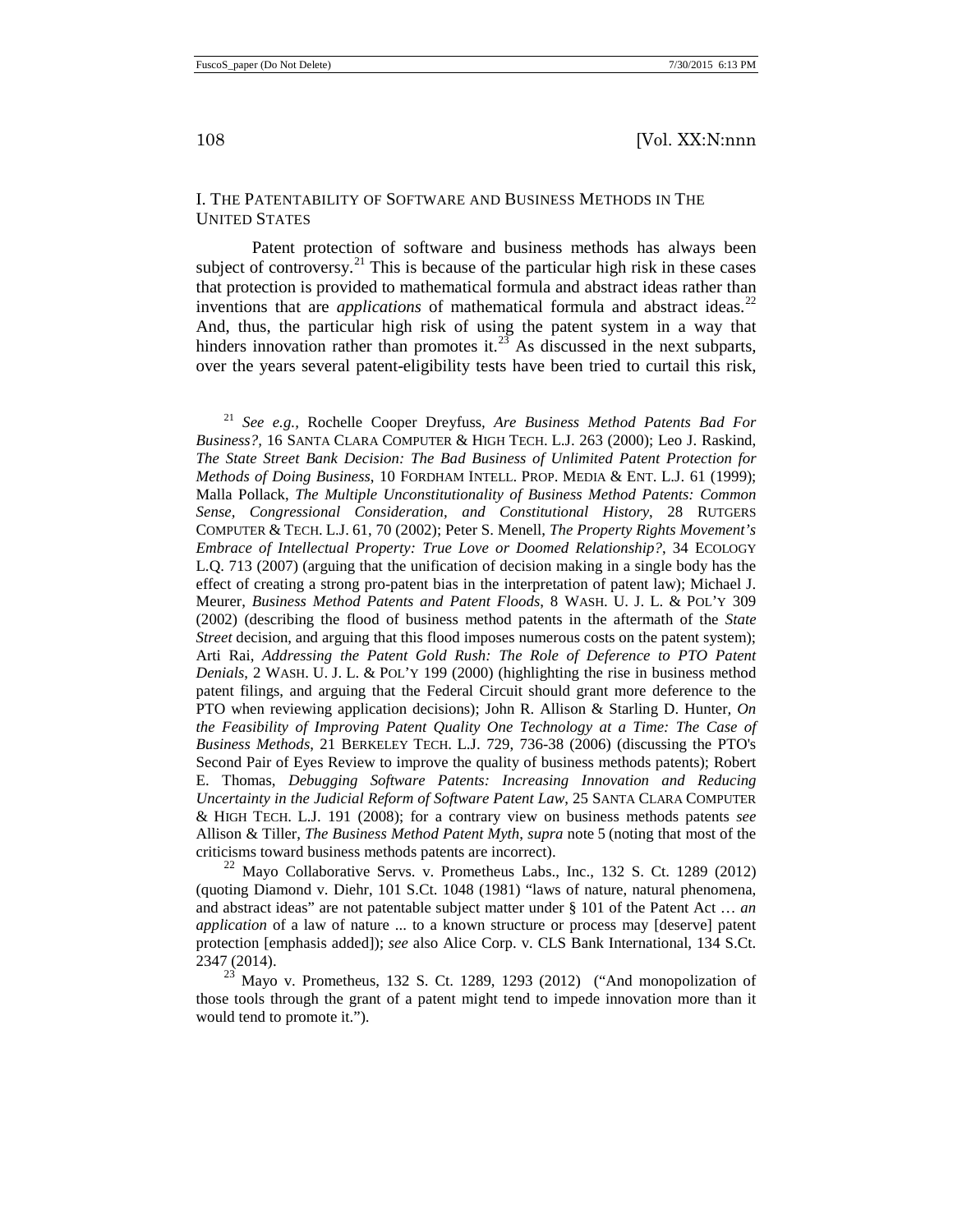but, unfortunately, none of them seem to have been able to produce the desired result, the correct balance of what should be protected and what should, instead, be left into the public domain.

## <span id="page-8-0"></span>**I.1 Are Software and Business Methods Patent Eligible Subject Matters?**

The definition of patentable subject matter under U.S. patent law is very broad. As delineated in §101 of the patent code, it encompasses "… *any* new and useful process, machine, manufacture, or composition of matter, or *any* new and useful improvement thereof  $\ldots$ <sup>[24](#page-8-3)</sup> However, the exact scope of this provision is delimited by three judicially created exceptions: *laws of nature*, *natural phenomena* and *abstract ideas*. [25](#page-8-4) Subject matters falling within these three exceptions are not protected under our system because they constitute the building blocks of knowledge that should be accessible to anyone to produce new inventions. [26](#page-8-5) In fact, the idea is that granting exclusionary rights on items within the scope of these exceptions hinders innovation rather than promotes it, and thus, is contrary to the very reason for the existence of our patent system. Together, §101 and the aforementioned exceptions provide, or should provide, the necessary guidance to identify protectable inventions in the U.S.. Nevertheless, in recent years, this task has become increasingly more difficult, particularly, in relation to the protection of software and business methods, causing a great deal of uncertainty to pervade our system.

Software and business methods truly became patentable only recently. In the U.S., it was during the 1970s and early 1980s that courts began to deal with the issue of the eligibility of software to receive patent protection.<sup>[27](#page-8-6)</sup> In particular, the U.S. Supreme Court provided the standard for the patentability of software in a famous trilogy of cases, *Benson[28](#page-8-7)*, *Flook[29](#page-8-8)* and *Diehr [30](#page-8-9)*, which were decided in

<span id="page-8-9"></span><span id="page-8-8"></span><span id="page-8-7"></span><span id="page-8-6"></span><span id="page-8-5"></span>Wesley D. Markham, *How to Explain the "Implicit Exceptions" to Patent-Eligible* 

<sup>27</sup> See infra notes [28](#page-8-1)[-30a](#page-8-2)nd accompanying text.<br><sup>28</sup> Gottschalk v. Benson, 409 U.S. 63 (1972).

<sup>29</sup> Parker v. Flook, 437 U.S. 584 (1978).<br><sup>30</sup> Diamond v. Diehr, 450 U.S. 175 (1981).

<span id="page-8-2"></span><span id="page-8-1"></span>

<span id="page-8-4"></span><span id="page-8-3"></span><sup>24</sup> 35 U.S.C. § 101 (2012). 25 *See* Diamond v. Diehr, 101 S.Ct. 1048, 1056 (1981) ("This Court has undoubtedly recognized limits to § 101 and every discovery is not embraced within the statutory terms. Excluded from such patent protection are laws of nature, natural phenomena, and abstract ideas."); *see* also Bilski v. Kappos, 30 S.Ct. 3218, (2010); Diamond v. Chakrabarty, 100 S.Ct. 2204, (1980). 26 For a discussion of potential rationales behind these exceptions, *see generally*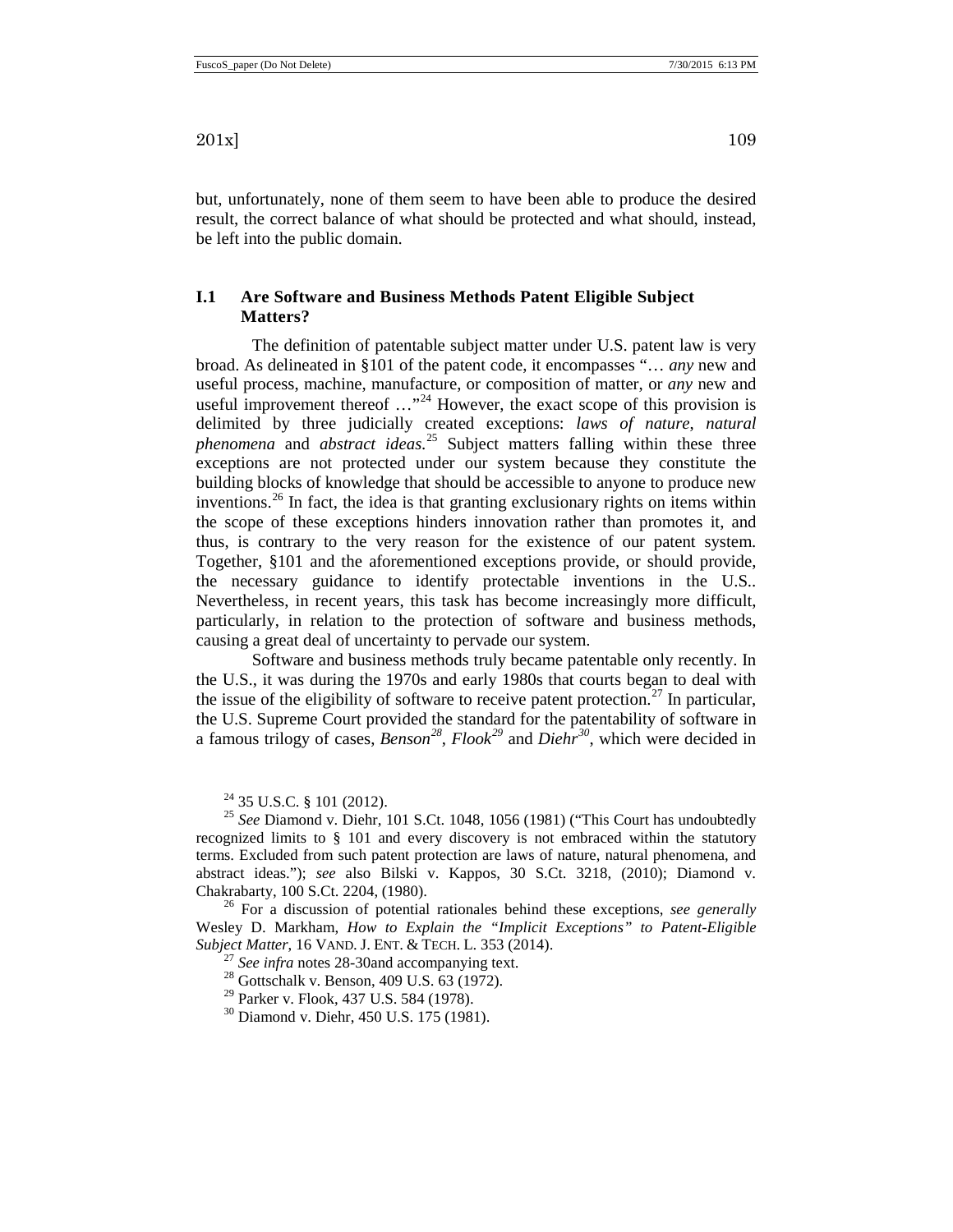1972, 1978 and 1981 respectively. [31](#page-9-0) Subsequently, at the end of the 1990s, business methods became patentable as well,  $32$  but, this time, without the intervention of the Supreme Court.

To be sure, even before then the USPTO had sporadically issued patents on these subject matters, but those grants were either unnoticed or questioned in terms of their validity. $33$  On the other hand, during the 80s software, at that point an independent product marketed and sold separately from hardware, was generally considered an article deserving protection in its own right.<sup>[34](#page-9-3)</sup> Moreover, since software was used to automatize business methods in various fields, such as banking, insurance, finance and, ultimately, e-commerce, the idea that new ways of conducting business could also be protected with a patent became progressively more mainstream and, ultimately, completely accepted by the Federal Circuit.<sup>[35](#page-9-4)</sup>

Nevertheless, many people expressed disappointment when, in 1998, the *State Street* decision sanctioned the patentability of business methods and facilitated the protection of software even more.<sup>[36](#page-9-5)</sup> The Supreme Court rejected *certiorari* in this case<sup>[37](#page-9-6)</sup> and allowed the Federal Circuit's *"useful, concrete and tangible result*" test to become the standard for determining the patentability of processes.[38](#page-9-7) However, criticisms did not stop there. On the contrary, they kept growing, together with the tremendous number of software and business method patents that the PTO issued in the years following *State Street*. [39](#page-9-8) The accusations

<span id="page-9-0"></span><sup>31</sup> Kristen Osenga, *Ants, Elephant Guns, and Statutory Subject Matter*, 39 Ariz. St. L.J. 1087, 1093-1095 (2007). <sup>32</sup> *See* State Street Bank v. Signature Financial Group, 149 F.3d 1368 (Fed. Cir.

<span id="page-9-1"></span>1998). 33 *See e.g.,* U.S. Patent No. 5,193,056 (issued Mar. 9, 1993) ("Data Processing

<span id="page-9-2"></span>System for Hub and Spoke Financial Services Configuration").

<span id="page-9-3"></span><sup>34</sup> Adam Mossoff, *A Brief History of Software Patents (and Why They're Valid)*, ("For the purpose of understanding the evolution of software patents, the importance of the PC Revolution is that computer programs now became *separate products* that consumers could purchase, install and use on their PCs (either an "IBM Compatible or a Mac) … The significance of a computer program becoming a separate product is that the *value* in software ... was the *function* ...) *available* at <u>http://cpip.gmu.edu/wp-content/uploads/2013/08/A-Brief-History-of-Software-Patents-Adam-Mossoff.pdf.</u>

<span id="page-9-4"></span><sup>35</sup> See e.g., AT&T Corp. v. Excel Communications, Inc., 50 U.S.P.Q.2d 1447 (Fed. Cir. 1999).<br><sup>36</sup> See *supra* Raskind, Meurer, and Rai note 21.<br><sup>37</sup> State Street Bank & Trust Co. v. Signature Financial Group, Inc., 525 U.S. 1093

<span id="page-9-6"></span><span id="page-9-5"></span>(1999) (cert. denied). 38 State Street Bank, 149 F.3d at 1374-75.

<span id="page-9-8"></span><span id="page-9-7"></span><sup>39</sup> *See* DEBORAH BOUCHOUX, INTELLECTUAL PROPERTY: THE LAW OF TRADEMARKS, COPYRIGHTS, PATENTS AND TRADE SECRETS, 417 (2009) (noting that in the four years after the State Street decision, approximately 8,700 applications were filed claiming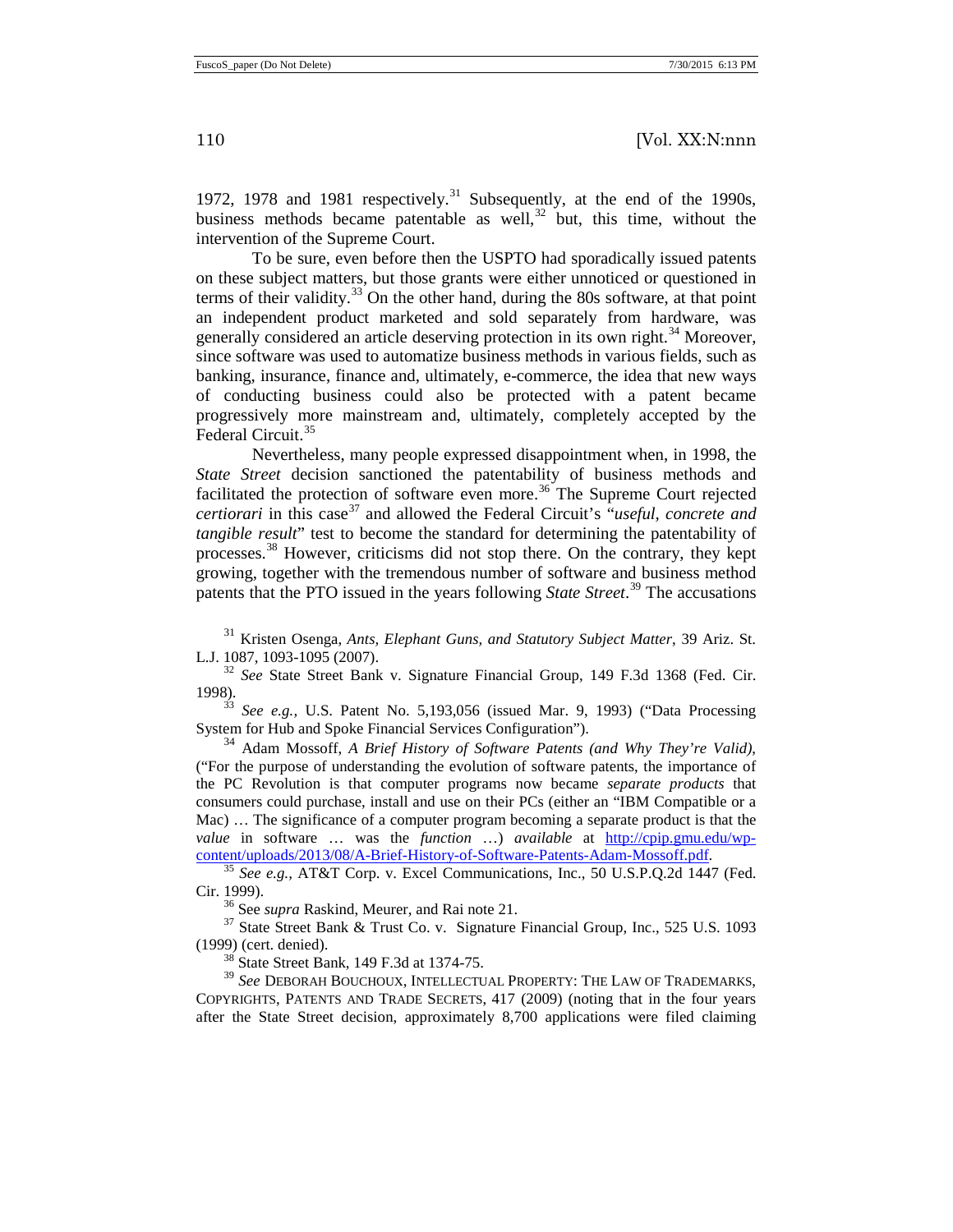were primarily directed to the quality of business method patents and, specifically, to the lack of novelty of their inventions.<sup>[40](#page-10-0)</sup> In the end, as the dust settled and the PTO implemented new measures to issue better patents in this area, [41](#page-10-1) people began accepting them and, in general, did not question anymore that software was patent eligible. However, the concomitant increase in the level of activity of Non-Practicing Entities (NPEs) soon caused the situation to change once again.

Generally speaking NPEs, also known as "patent trolls" or Patent Assertion Entities (PAEs), are subjects whose main activity is to enforce patents.<sup>[42](#page-10-2)</sup> The panorama of companies or individual patent owners encompassed by the NPE acronym is vast. It includes universities and other research institutions, but also companies whose exclusive purpose is to extract value from other (practicing) companies threatening them with patent infringement suits.<sup>[43](#page-10-3)</sup> The debate surrounding NPE activity is very contentious. [44](#page-10-4) Many see them as damaging actors within the patent system, responsible for its detriment, and

protection for business methods, a fourteen-fold increase); Allison & Tiller *supra* note [21](#page-7-4) at 987 (noting that within two years of the State Street decision the number of business method patents issued by the USPTO more than doubled). 40 *See e.g.,* Alan L. Durham, *"Useful Arts" in the Information Age*, BYU L. REV.

<span id="page-10-0"></span>1419 (1999) (arguing that allowing patent protection for business methods extends protection beyond the "technological arts," making patent protection too broad); John R. Thomas, *The Patenting of the Liberal Professions*, 40 B.C. L. REV. 1139 (1999) (arguing that patent protection should be limited to inventions developed in science and engineering, as the allowance of business method patents broadens the scope of patent protection to almost any conceivable process).

<span id="page-10-1"></span><sup>41</sup> Allison & Tiller *supra* note [21](#page-7-4) at 995 (noting that in 2000 the USPTO announced the adoption of new measures to review business method patents and help increase their quality). 42 *See* Ted Sichelman, *Commercializing Patents*, 62 STAN. L. REV. 341, 368 (2010)

<span id="page-10-2"></span>("… nonpracticing entities (NPEs)—namely, firms that do not commercialize their patented inventions and perform little to no R  $\&$  D  $\ldots$  tend to exploit litigation and licensing market defects to extract unwarranted rents from commercializers …"); Stijepko Tokic, *The Role of Consumers in Deterring Settlement Agreements Based on Invalid Patents: The Case of Non-Practicing Entities,* 2012 STAN. TECH. L. REV. 3 (2012) ("The term NPE refers to individuals or entities that simply hold patents they do not practice and, as such, do not make or sell any real product or service."); *see* also BOUCHOUX, INTELLECTUAL PROPERTY, *supra* note 15 at 418-19.

<span id="page-10-3"></span><sup>43</sup> *See* Mark A. Lemley & A. Douglas Melamed, *Missing the Forest for the Trolls*,

<span id="page-10-4"></span><sup>44</sup> For a broad overview of the arguments surrounding non-practicing entities, *see generally* DAN L. BURK & MARK A. LEMLEY, THE PATENT CRISIS AND HOW THE COURTS CAN SOLVE IT 3-6 (2009).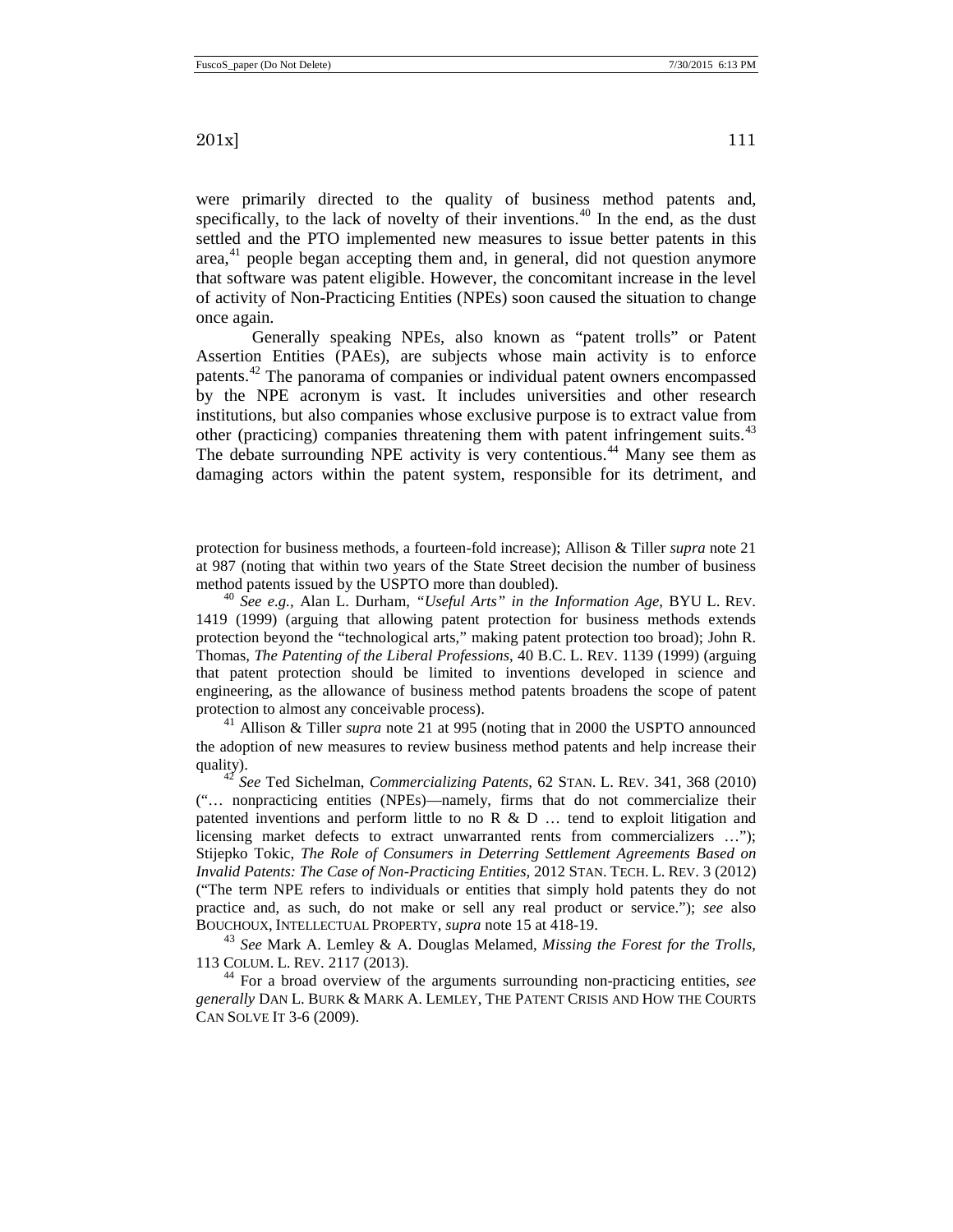consequently our economy, because they seem to impose a tax on innovation.<sup>[45](#page-11-0)</sup> Moreover, among those who oppose NPE activity, some support the adoption of patent reform to significantly curtail the operation of these companies in our system.<sup>[46](#page-11-1)</sup> Others, on the other hand, consider NPEs to not be problematic at all.<sup>[47](#page-11-2)</sup>

<span id="page-11-0"></span><sup>45</sup> *See e.g.,* David G. Barker, *Troll or No Troll? Policing Patent Usage With an Open Post-Grant Review*, 2005 DUKE L. & TECH. REV. No. 9, ¶ 7, (quoting witness testimony which describes NPE's as "bottom feeders" that buy patents from bankrupt companies for the sole purpose of using them in infringement lawsuits); Gerard N. Magliococca, *Blackberries and Barnyards: Patent Trolls and the Perils of Innovation*, 82 NOTRE DAME L. REV. 1809 (2007) (describing the costs imposed by patent trolls and offering remedies to limit their impact on innovation); James Bessen, Jennifer Ford & Michael J. Meurer, *The Private and Social Costs of Patent Trolls*, REGULATION, Winter 2011-2012 at 26, 34- 35 (asserting that NPE's create large amounts of costly litigation, and reduce innovation); James E. Bessen & Michael J. Meurer, *The Direct Costs From NPE Disputes*, 99 CORNELL L. REV. 387, 422 (2014) (estimating that the direct costs of NPE patent assertions was \$29 billion in 2011); Mark A. Lemley & Carl Shapiro, *Patent Holdup and Royalty Stacking*, 85 TEX. L. REV. 1991, 2009 (2007) (noting that NPE's account for a substantial amount of all lawsuits among technology companies); Robert P. Merges, The Trouble with Trolls: Innovation, Rent-Seeking, and Patent Law Reform, 24 BERKELEY TECH. L.J. 1583, 1600 (2009) ("The analogy to spurious personal injury settlements or nuisance suits brings home the key point: The market for patents unconnected to innovation is not a market that the legal system ought to encourage or even tolerate."); Ashley Chuang, Note, *Fixing Failures of Software Patent Protection: Deterring Patent Trolling by Appliying Industry-Specific Patentability Standards*, 16 S. CAL. INTERDISC. L.J. 215, 232 (2006) ("Although the patent troll negotiates settlements and licensing fees for itself, its activity limits and impairs public access to inventions by clogging the legal system, deterring resources from innovation, imposing additional costs within a target company's operations, and obligating end users to a hidden tax on technology products."); James Bessen, *The Evidence Is In: Patent Trolls Do Hurt Innovation*, HARV. BUS. REV. (Nov. 2014), *available* at [https://hbr.org/2014/07/the-evidence-is-in-patent](https://hbr.org/2014/07/the-evidence-is-in-patent-trolls-do-hurt-innovation)[trolls-do-hurt-innovation](https://hbr.org/2014/07/the-evidence-is-in-patent-trolls-do-hurt-innovation) (describing numerous empirical studies which indicate that NPE's impose costs upon innovators).<br> $^{46}$  ADD.

<span id="page-11-2"></span><span id="page-11-1"></span><sup>47</sup> See e.g., Michael Risch, *Patent Troll Myths*, 42 SETON HALL L. REV. 457 (2012) (asserting that the conventional negative impression of NPE's is based on anecdotal, rather than actual evidence); Sannu K. Shrestha, *Trolls or Market Makers? An Emprical Analysis of Nonpracticing Entities*, 110 COLUM. L. REV. 115, 150 (2011) (providing empirical evidence that many NPE hold high value patents, and do not engage in as much frivolous litigation as asserted by many critics); Steve Rubin, *Defending the Patent Troll: Why These Allegedly Nefarious Companies Are Actually Beneficial to Innovation*, 11 J. PRIVATE EQUITY 60, 60-63 (2007) (arguing that NPE's are beneficial because they support a marketplace for patents); Ronald J. Mann, *Do Patents Facilitate Financing in the Software Industry?*, 83 TEX. L. REV. 961, 1024 (2005) ("[T]rolls are serving a function as intermediaries that specialize in litigation to exploit the value of patents that cannot be exploited effectively by those that have originally obtained them. That is not in

<span id="page-11-3"></span>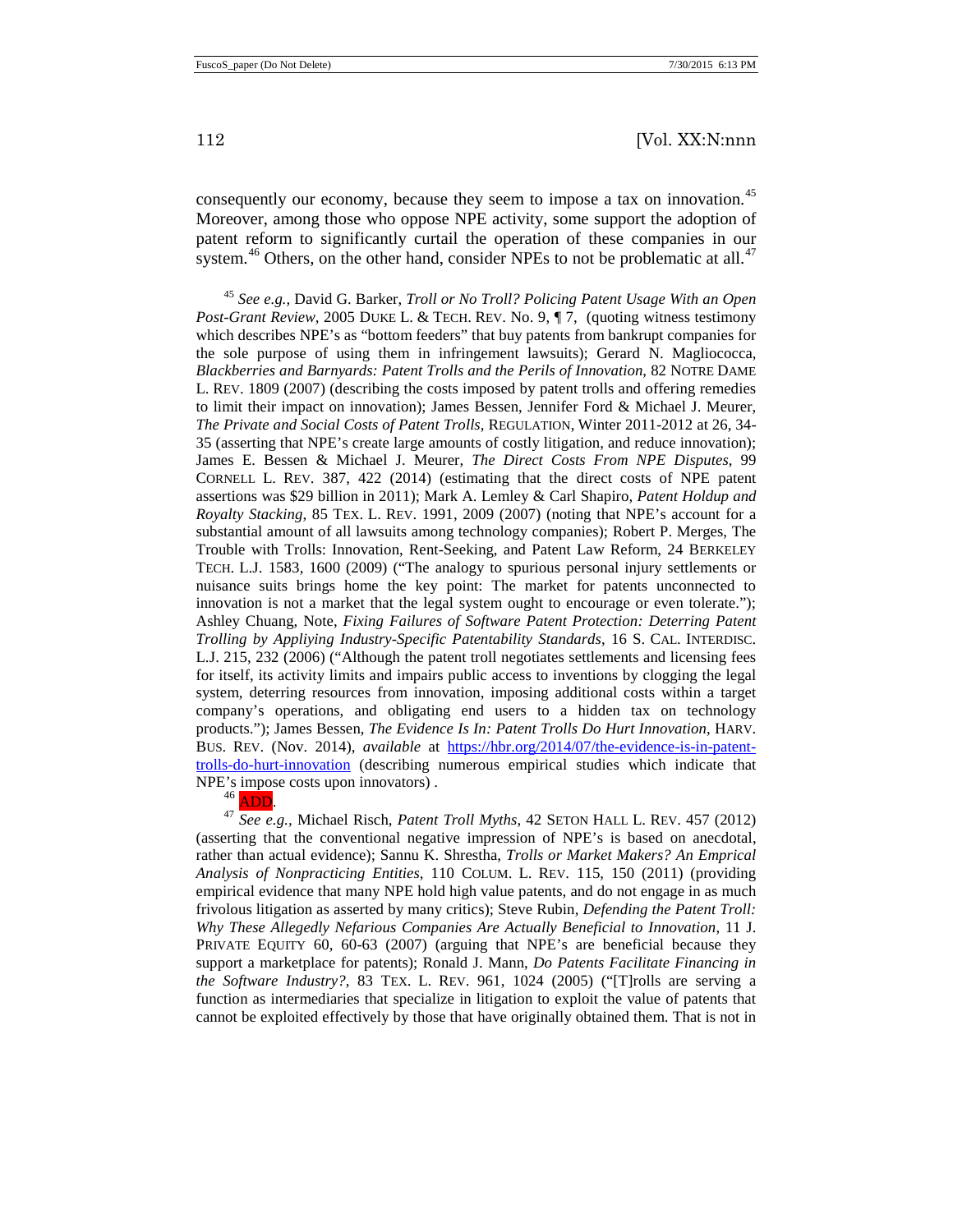They point to the fact that they use patents in the exact way in which the law provides that they be used and that there is no conclusive evidence indicating that their activity harms innovation.<sup>[48](#page-12-0)</sup>

For the purpose of the discussion on the patentability of software and business methods, NPEs are relevant because recent studies have indicated that the enforcement activity of these entities tends to be based on patents on these subject matters.<sup>[49](#page-12-1)</sup> The reason for this result is that, generally, software and business method patents are characterized by overly broad scope<sup>[50](#page-12-2)</sup> and validity issues that are more difficult to determine *ad priori* compared to patents in other fields and, therefore, present higher unpredictability of litigation outcomes.<sup>[51](#page-12-3)</sup> This factor favors the activity of certain NPEs because, typically, a target company faced with an NPE attack concerning the infringement of a patent for which there is substantial uncertainty in relation to the possible result of a related litigation, prefers to pay the NPE to make it go away rather than face it in court.<sup>[52](#page-12-4)</sup> Therefore, criticisms towards software and business methods patents began to reemerge. In particular, it has been noted that not only NPEs improperly exploit weaknesses in the patent system, but also use patents of alleged questionable quality.<sup>[53](#page-12-5)</sup>

and of itself a bad thing."); Elizabeth Pesses, Note, *Patent and Contribution: Bringing the Quid Pro Quo into eBay v. MercExchange*, 11 YALE J.L. & TECH. 309, 328 (2009) ("Nonetheless, patent trolls may actually play an important role in the patent system. For example, many small inventors do not have the financial resources to enforce their patents, and these patents are constantly infringed by larger companies."). <sup>48</sup> *See generally,* James F. McDonough III, *The Myth of the Patent Troll: An* 

<span id="page-12-0"></span>*Alternative View of the Function of Patent Dealers in an Idea Economy*, 56 EMORY L. J. 189 (2006).<br> $49 \text{ See supra note} 13.$ 

<span id="page-12-2"></span><span id="page-12-1"></span><sup>50</sup> Julie E. Cohen & Mark A. Lemley, *Patent Scope and Innovation in the Software Industry*, 89 CALIF. L. REV. 1, 5 (2001) (noting that broad software patent scope is not beneficial for innovation).

<sup>51</sup> Mello *supra* note [18](#page-5-5) at 392.<br><sup>52</sup> *See* Davis & Jesien *supra* note 17, at 837-38.

<span id="page-12-5"></span><span id="page-12-4"></span><span id="page-12-3"></span><sup>53</sup> See e.g. Magliocca *supra* note [45;](#page-11-3) David S. Olson, *Taking the Utilitarian Basis for Patent Law Seriously: The Case for Restricting Patentable Subject Matter*, 82 TEMP. L. REV. 181, 188-90 (2009) (identifying software and business methods as causing the "high volume of bad patents" to keep growing); John R. Allison and Ronald J. Mann, *The Disputed Quality of Software Patents*, 85 WASH. U. L. REV. 297 (2007) Showing that the data "undermine the strongest criticisms about the low quality of software patents" and citing, Patent Quality Improvement: Hearing Before the Subcomm. on Courts, the Internet, and Intellectual Property of the H. Comm. on the Judiciary, 109th Cong. 18 (2005) (statement of Richard J. Lutton, Jr., Chief Patent Counsel, Apple) ("The current patent system has given rise to too many low quality patents being issued, and a growing pattern of assertions of weak patents that threaten to damage productive companies and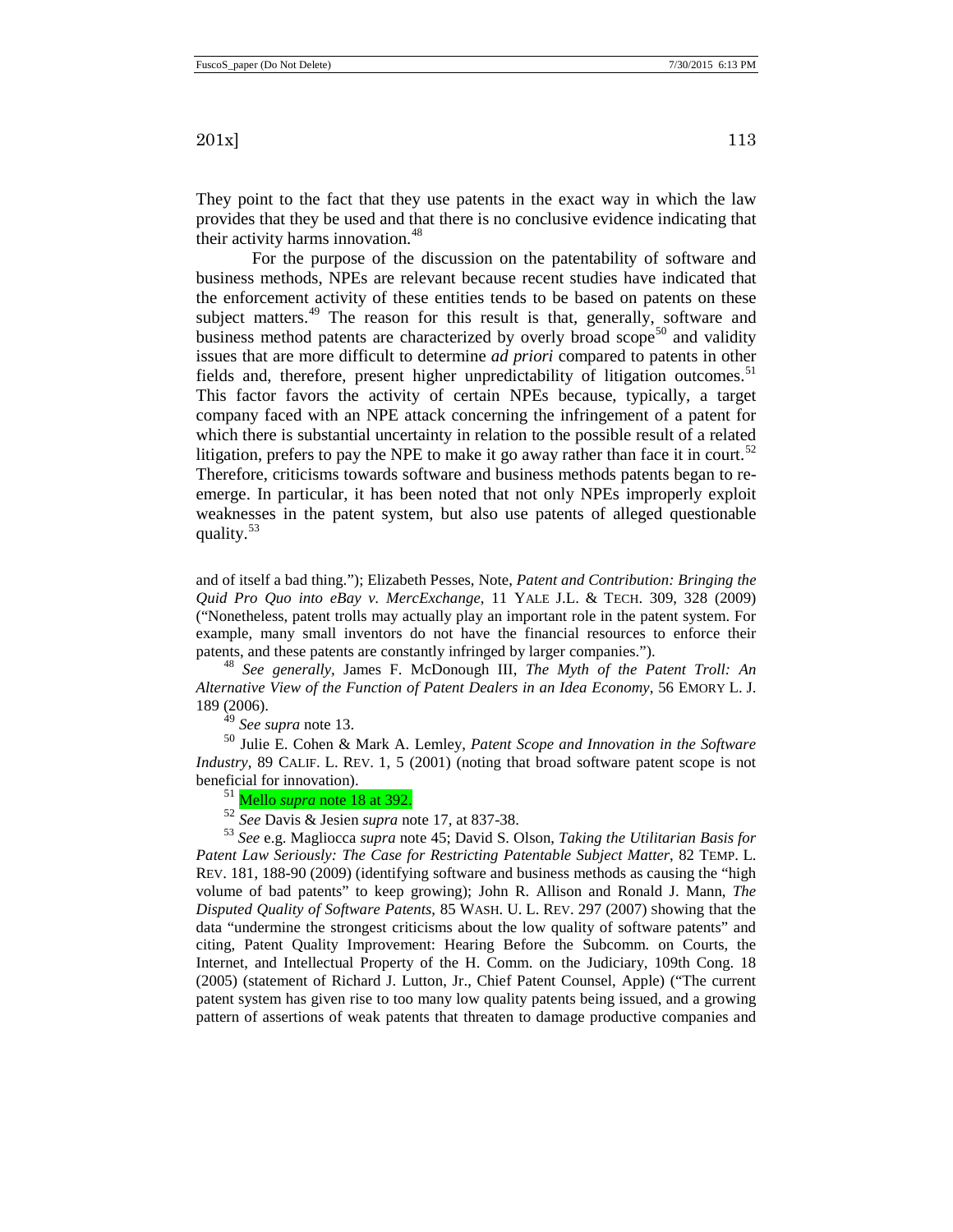In 2008 the Federal Circuit, perceiving this additional level of criticism brought about by the NPE activity and expecting an imminent Supreme Court's intervention in this area, issued *In re Bilski*<sup>[54](#page-13-0)</sup> and overturned *State Street*. The invention in this case was a new method for edging the consumption risk derived from selling a commodity at a fixed price which the Federal Circuit considered to be an abstract idea outside the scope of protection of  $§101<sup>55</sup>$  $§101<sup>55</sup>$  $§101<sup>55</sup>$  Contextually, the court announced that the *State Street*'s *concrete and tangible result* test was inadequate and that, from that moment on, the test for determining the patentability of processes was the *machine-or-transformation* test.<sup>[56](#page-13-2)</sup> However, this time the Supreme Court granted *certiorari* and, in so doing, rejected the Federal Circuit's new test as the sole test to be used in these cases.<sup> $57$ </sup> Specifically, it provided that the *machine-or-transformation* test is a useful tool to identify inventions that can be protected under our system, but there can be instances in which other tests can be used.<sup>[58](#page-13-4)</sup> The Supreme Court did not provide any guidance on what these other tests might be and, in particular, did not address the fundamental issue, in the context of the patentability of software, of whether adding a general purpose computer to the patent claims transforms an abstract idea into a patent eligible invention. The result has been patent-eligibility chaos.[59](#page-13-5) And, in fact, since *Bilski*, the Supreme Court has decided three other

<span id="page-13-6"></span>stifle innovation); Carl Shapiro, *Patent System Reform: Economic Analysis and Critique*, 19 BERKELEY TECH L.J. 1017, 1018 (2004) (discussing criticism of the quality of computer software and Internet business methods patents).<br><sup>54</sup> In re Bilski, 545 F.3d 943 (Fed. Cir. 2008) (en banc).<br><sup>55</sup> *Id.* at 964.

<span id="page-13-2"></span><span id="page-13-1"></span><span id="page-13-0"></span><sup>56</sup> *Id.* at 960 (To be sure, a process tied to a particular machine, or transforming or reducing a particular article into a different state or thing, will generally produce a "concrete" and "tangible" result as those terms were used in our prior decisions. But while looking for "a useful, concrete and tangible result" may in many instances provide useful indications of whether a claim is drawn to a fundamental principle or a practical application of such a principle, *that inquiry is insufficient* to determine whether a claim is patent-eligible under § 101" [emphasis added]).<br><sup>57</sup> Bilski v. Kappos, 130 S.Ct. 3218 (2010).

<sup>58</sup> *Id.* at 3228.

<span id="page-13-5"></span><span id="page-13-4"></span><span id="page-13-3"></span><sup>59</sup> The Supreme Court's *Bilki* decision caused significant uncertainty about patenteligibility and, in particular, the status of business method patents as demonstrated by subsequent decisions going in opposite directions; *see e.g.* Joshua D. Sarnoff, *Patent-Eligible Inventions After Bilski: History and Theory*, 63 HASTINGS L.J. 53, 55 (2011) ("Legal line drawing is difficult. But it is even more difficult without a theory of why the lines are being drawn, what they are supposed to fence in and out, and whether categorical exclusions are preferable to case-by-case rejections. This is the current state of uncertainty in the United States in regard to eligible subject matter under section 101 of the Patent Act")*;* Brian J. Love, *Why Patentable Subject Matter Matters for Software*, 81 GEO. WASH. L. REV. ARGUENDO 1, 3 (2012), *available* at [http://www.gwlr.org/wp-](http://www.gwlr.org/wp-content/uploads/2012/09/Love_Arguendo_81_1.pdf)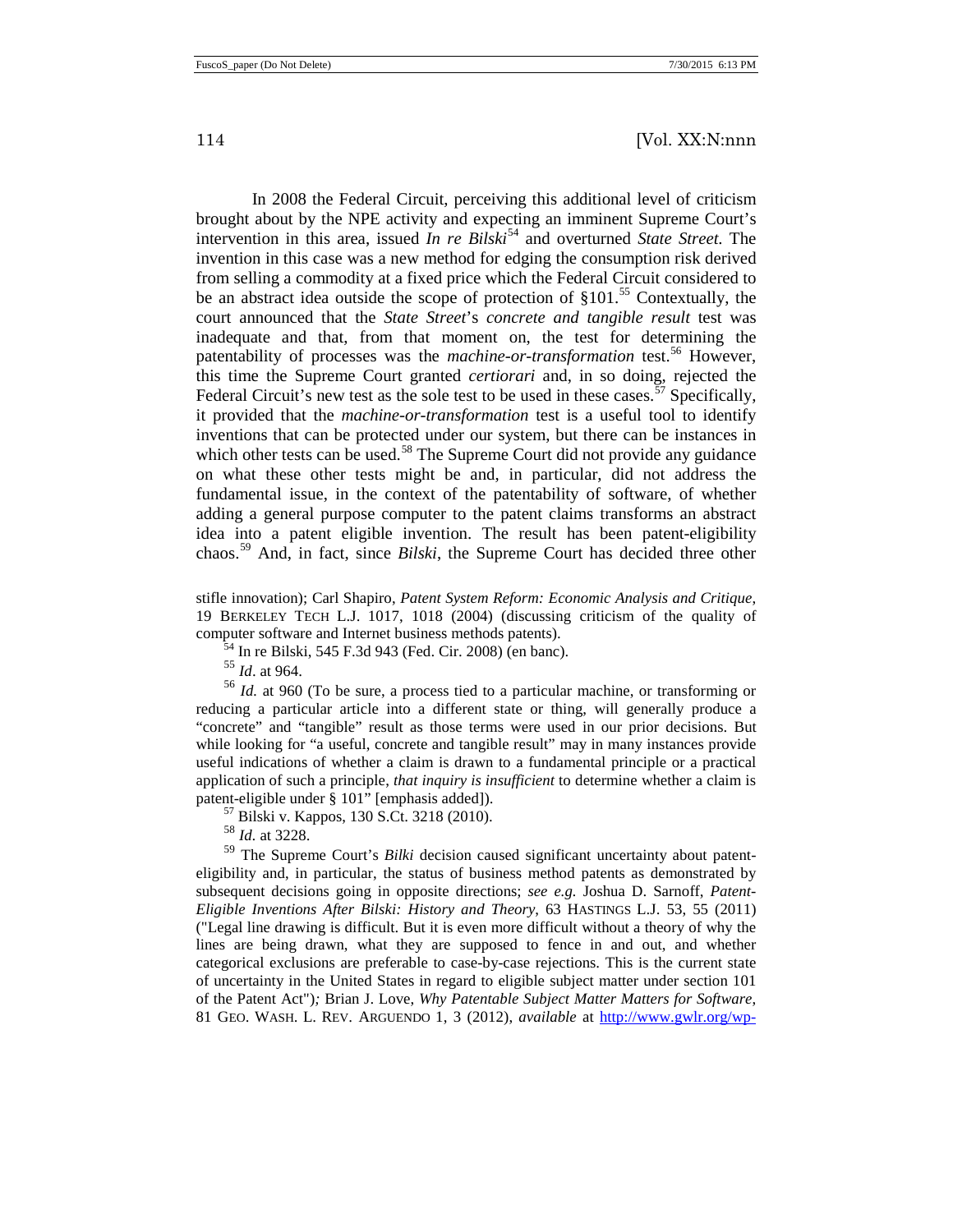cases on patentable subject matter two of which directly speak to the patentability of processes; they are: *Mayo Collaborative Services v. Prometheus Laboratories[60](#page-14-0)* and *Alice Corp. v. CLS Bank International*. [61](#page-14-1)

In *Mayo* the invention was a new process for treating patients with autoimmune diseases by using thiopurine drugs. Specifically, it consisted of a series of three steps that guided doctors to determine the drug dose for each patient by providing the relationship between the concentration in the blood of thiopurine metabolites and the possible beneficial or harmful effect determined by the administration of the drug. The Court began by explaining that said relationship is a law of nature, ineligible for patent protection.<sup>[62](#page-14-2)</sup> Then, it asked if in this case the claimed process transformed the law of nature into a patenteligible invention - a patent-eligible *application* of the law of nature under consideration as required by §101 of the patent statute.<sup>[63](#page-14-3)</sup> The Court concluded that the steps present in the claims constitute "well-known, routine, conventional activity"[64](#page-14-4) and, consequently, "did not add *enough* [to produce that result]."[65](#page-14-5) More precisely, the claimed process did not have an *inventive concept*; it did not do anything more than informing doctors of the relevant (patent-ineligible) law and instructing them to use it when threating certain patients.<sup>[66](#page-14-6)</sup>

Finally, on June 19, 2014 the Supreme Court issued the *Alice* decision, once again, on the patentability of processes. The invention in this case was a business method; specifically, a scheme to mitigate settlement risk in financial transactions by using a computer system as a third-party intermediary. The patent included process claims, system claims and media claims. The Court expressly referred to the two-steps test in *Mayo* and concluded that Alice's method was an abstract idea.[67](#page-14-7) Moreover, it underlined that, also in this case, no *inventive concept* was present in the claims that could render said abstract idea a patentable invention; thus, Alice's method failed the  $Mayo$  two-steps test.<sup>[68](#page-14-8)</sup> In fact, it simply instructed practitioners to implement the well-known concept of intermediary settlement on a general purpose computer that did nothing more than generic

<span id="page-14-3"></span><span id="page-14-2"></span><span id="page-14-1"></span><span id="page-14-0"></span>[content/uploads/2012/09/Love\\_Arguendo\\_81\\_1.pdf](http://www.gwlr.org/wp-content/uploads/2012/09/Love_Arguendo_81_1.pdf) (discussing inconsistent Federal Circuit's software and business methods decisions after *Bilski*).

- $^{60}$  Mayo Collaborative Servs. v. Prometheus Labs., Inc., 132 S.Ct. 1289 (2012).
- <sup>61</sup> Alice Corp. v. CLS Bank International, 134 S.Ct. 2347 (2014).
- <sup>62</sup> 132 S.Ct. 1289, 1295 (2012). <sup>63</sup> *Id.*
- <span id="page-14-4"></span>
- <sup>64</sup> *Id.* at 1299.
- 
- <span id="page-14-5"></span><sup>65</sup> *Id.* at 1298. <sup>66</sup> *Id.* at 1295.
- <span id="page-14-8"></span><span id="page-14-7"></span><span id="page-14-6"></span><sup>67</sup> 134 S.Ct. 2347, 2356 (2014). <sup>68</sup> *Id.* at 2358.
-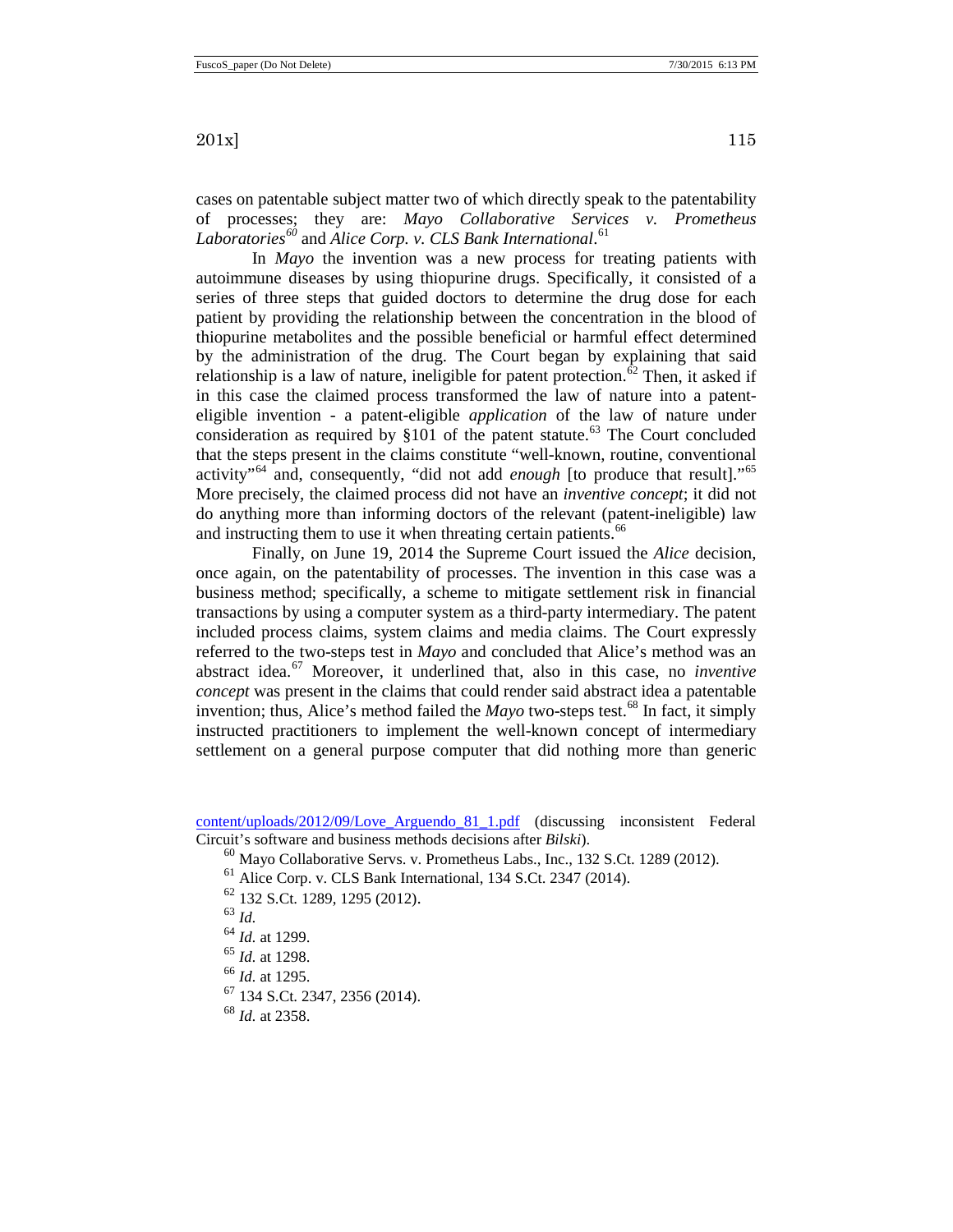computer functions. [69](#page-15-1) Finally, the Court determined that the system and media claims failed the test too. In this way, the *Alice* decision achieved two important results. First, it made clear that, going forward, the *Mayo* two-steps test is *the* test to be used for determining patent eligibility. Second, it removed substantial uncertainty that to transform an abstract idea into a patent eligible invention something more than a conventional series of steps or a general purpose computer is necessary; new steps or a computer performing new functions must be present in the claims together with the abstract idea.

With these last three decisions on patentable subject matter the Supreme Court has substantially undermined the validity of software and business method patents. As described in the next subsection, the impact of *Alice* has been particularly acute in the context of software. In theory, both software and business methods continue to be patent-eligible, but, in practice, protecting them in the U.S. has become significantly more difficult.

#### <span id="page-15-0"></span>**I.2 The Alice's Aftermath**

The *Alice* decision appears to have produced particularly harsh results for the patentability software. Indeed, after its issuance, the PTO has rejected patent applications for software inventions in cases in which no §101 concern was present before.<sup>[70](#page-15-2)</sup> On the other hand, in the second half of 2014 District Courts have invalidated under §101 more than twice the number of patents that they had invalidated during the entire previous year.<sup>[71](#page-15-3)</sup> And, the Federal Circuit has been strictly applying the *Mayo* two-steps test to find numerous software patent claims ineligible.<sup>[72](#page-15-4)</sup>

Moreover, in October 2014 Lex Machina<sup>[73](#page-15-5)</sup> reported a 40% decrease in the number of new patent cases compared to September 2013.<sup>[74](#page-15-6)</sup> The filing of new cases increased in subsequent months and the latest data ultimately indicate that patent litigation in 2014 was 18% lower than in 2013.<sup>[75](#page-15-7)</sup> As it has been noted, a number of reasons, including the introduction of new Patent Trial and Appeal

<span id="page-15-7"></span><span id="page-15-6"></span><span id="page-15-5"></span><span id="page-15-4"></span><span id="page-15-3"></span><span id="page-15-2"></span><span id="page-15-1"></span><sup>73</sup> Lex Machina, Inc. is company that research and develops data on IP litigation. The company started as a project at Stanford University and was launched in 2010 as a startup. Lex Machina provides information for free to federal courts, academics, students, and select non-profits. It also provides risk advisory services to clients such as law firms or corporate general councils; *see* [https://lexmachina.com/.](https://lexmachina.com/)<br><sup>74</sup> See *supra* not[e 14.](#page-5-7)<br><sup>75</sup> See *supra* not[e 3,](#page-3-5) Patent Case Trends and the Business of Litigation.

<span id="page-15-8"></span>

 $^{69}$  *Id.* at 2360.<br><sup>70</sup> See *supra* note 4.

<sup>&</sup>lt;sup>71</sup> See *supra* not[e 3,](#page-3-5) Patent Case Trends and the Business of Litigation.<br><sup>72</sup> See *supra* note 4 and 3.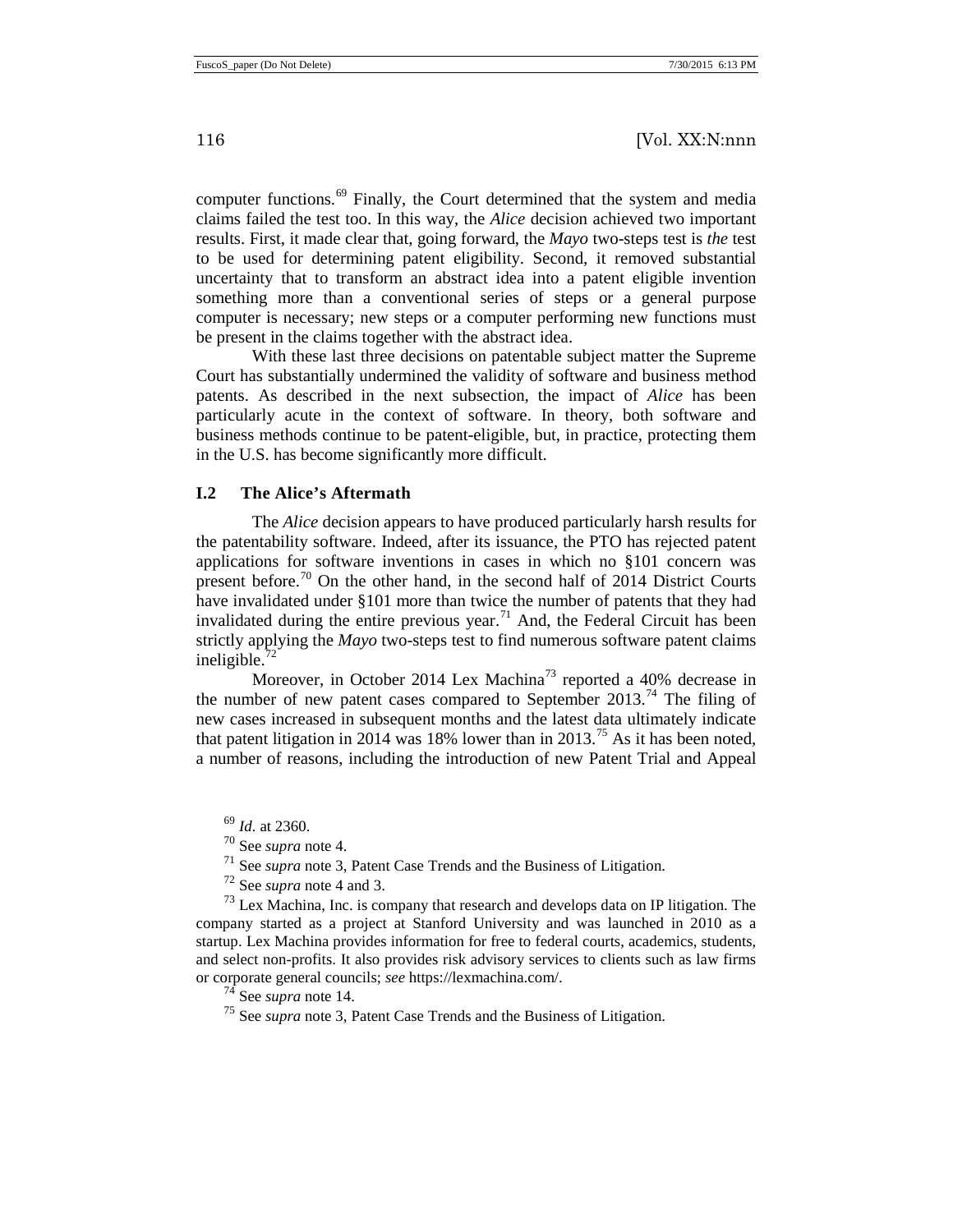Board (PTAB) reviews and the Supreme Court's *Highmark*[76](#page-16-1) decision on attorney fees, might have contributed to the significant drop in the number of new patent cases in 2014. [77](#page-16-2) Nevertheless, it is possible to say that the aforementioned invalidations certainly constituted a powerful element in the decision of software patents holders not to enforce their rights.<sup>[78](#page-16-3)</sup> And although the data for the first half of 2015 indicate that the filing of new patent cases is picking-up again, it is impossible to say if this trend is going to persist or there'll be additional adjustments of the patent litigation level reflecting the new rules of the game.<sup>[79](#page-16-4)</sup> But, as previously mentioned,<sup>[80](#page-16-5)</sup> litigation is only one aspect of the NPE activity and, in many cases, not even the most relevant one.<sup>[81](#page-16-6)</sup> Often, the NPEs' objective when they target a company is to collect royalty payments, not to litigate the cases. $82$  Litigation is perused as the last resort when, notwithstanding the high costs and the uncertainty involved, the target company refuses to pay. $83$  Indeed, one possibility could be that the reported increase in patent litigation for the first six month of 2015 is the result of more defendants resisting NPE because of the fact that the validity of certain software and business methods patents is currently highly questioned. Thus, the important issue at this point becomes if the *Alice*'s aftermath and the conflicting results previously produced by *Bilski*, [84](#page-16-9) the limited protection that is now provided in the U.S. to software and business methods, is consistent with the WTO countries' obligations on patentable subject matter.

#### <span id="page-16-0"></span>II.ALICE AND THE TRIPS AGREEMENT

<span id="page-16-11"></span>The TRIPS agreement defines patentable subject matter in Article 27(1).<sup>[85](#page-16-10)</sup> Under this provision, WTO countries must provide patent protection to

<span id="page-16-3"></span><span id="page-16-2"></span><span id="page-16-1"></span><sup>76</sup> 134 S.Ct. 1744 (2014). <sup>77</sup> See *supra* not[e 3,](#page-3-5) Patent Case Trends and the Business of Litigatio[n75.](#page-15-8) <sup>78</sup> See *supra* note [14,](#page-5-7) New Patent Case Filings Down 40% From September 2013 ("Stanford Law Professor Mark Lemley, a patent litigator at Durie Tangri and a founder of Lex Machina, said that he thought more patentees were deciding not to file suit after Alice: 'In the last two months, we've seen over a dozen decisions invalidating software and business method patents on the basis of Alice. That's a pretty strong deterrent to software plaintiffs whose patent isn't directed to specific new computer technology.'").

- 
- <sup>79</sup> See *supra* not[e 16.](#page-5-8)<br><sup>80</sup> See *supra* at page [103.](#page-2-0)<br><sup>81</sup> See *supra* note 17.
- 
- $\frac{82}{83}$  Chien *supra* note [18.](#page-5-5)  $\frac{83}{64}$
- 
- 

<span id="page-16-10"></span><span id="page-16-9"></span><span id="page-16-8"></span><span id="page-16-7"></span><span id="page-16-6"></span><span id="page-16-5"></span><span id="page-16-4"></span><sup>84</sup> See *supra* note [59.](#page-13-6)<br><sup>85</sup> Article 27(1) TRIPS: "Subject to the provisions of paragraphs 2 and 3, patents shall be available for any inventions, whether products or processes, *in all fields of*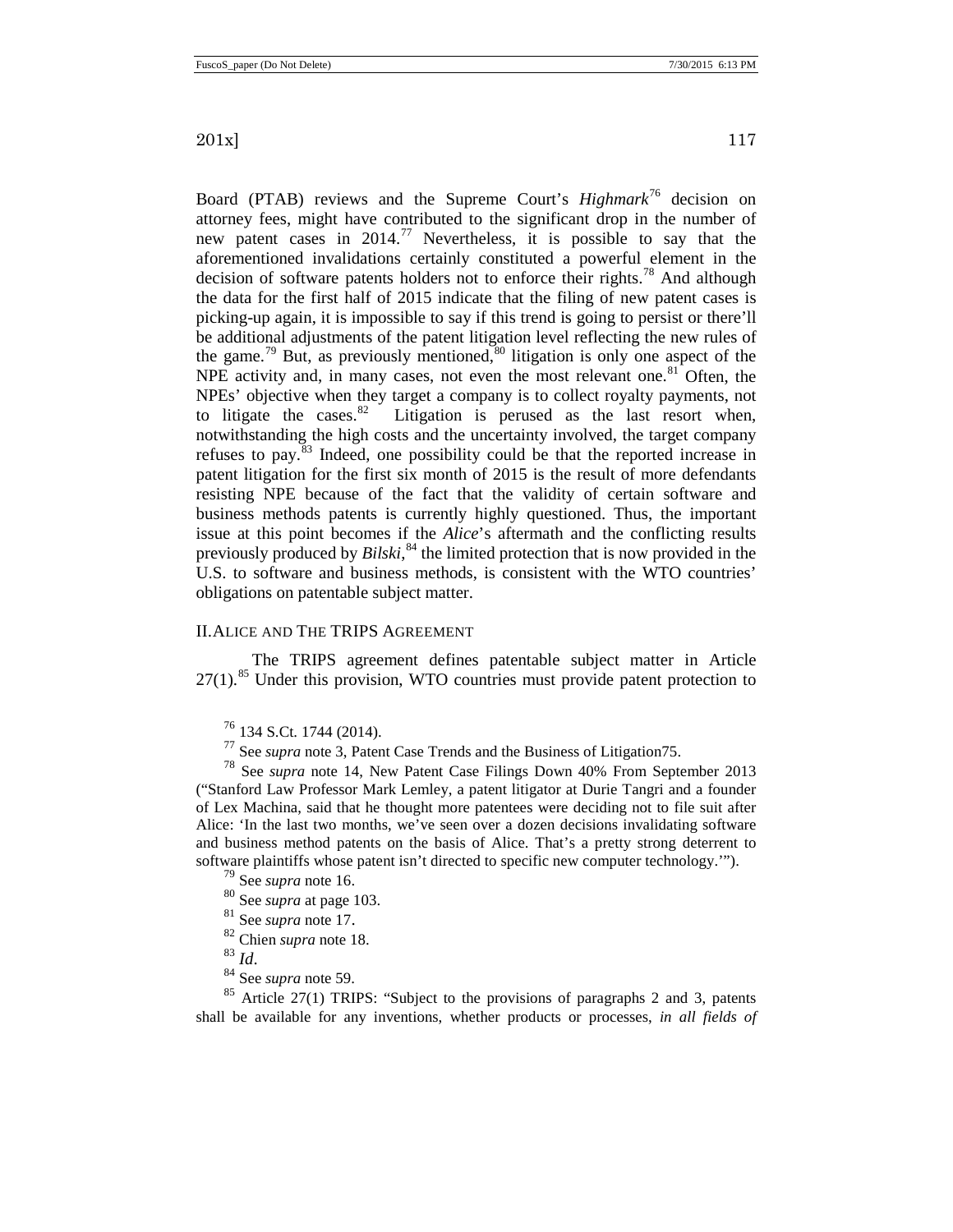any inventions *without discrimination based on the field of technology*. [86](#page-17-1) Are the outcomes produced by the *Alice* and *Bilski* decision, described in the previous part, a form of forbidden *discrimination* as provided in Article 27(1)? In other words, are WTO countries allowed to exclude or provide limited patent protection to software and business methods compared to other kinds of subject matters? The next subparts address these issues.

## <span id="page-17-0"></span>**II.1 Are Countries Required to Provide Protection to Software and Business Methods Under TRIPS?**

One of the most significant achievements of the TRIPS Agreement is consider to be a very broad definition of patentable subject matter.<sup>[87](#page-17-2)</sup> Thus, in its relevant part, Article 27(1) TRIPS establishes that patents "shall be available for *any inventions*, whether products or processes, *in all fields of technology*."[88](#page-17-3) Moreover, patents shall be available "*without discrimination as to* the place of invention, *the field of technology* and whether products are imported or locally produced."[89](#page-17-4) Unfortunately, though, WTO countries are divided on the exact meaning of this provision<sup>[90](#page-17-5)</sup> and major controversies have emerged under different patent systems on whether genetically engineered organisms, isolated DNA sequences, business methods, and computer software are patent eligible.<sup>[91](#page-17-6)</sup>

In particular, for the purpose of the discussion of the *Alice* and *Bilski* decision, the critical question is whether business methods and software are inventions *in fields of technology* and, thus, are inventions that, under Article  $27(1)$ , cannot be excluded from patent protection.<sup>[92](#page-17-7)</sup> To be sure, the TRIPS agreement expressly provides for specific exclusions in Article  $27(2)$  and  $(3)$ .<sup>[93](#page-17-8)</sup>

*technology*, provided that they are new, involve an inventive step and are capable of industrial application. Subject to paragraph 4 of Article 65, paragraph 8 of Article 70 and paragraph 3 of this Article, *patents shall be available* and patent rights enjoyable *without discrimination as to* the place of invention, *the field of technology* and whether products are imported or locally produced [emphasis added]."

<sup>86</sup> *Id.*

<sup>87</sup> Chow & Lee *supra* not[e 7.](#page-4-0)<br><sup>88</sup> See *supra* note 85.

<span id="page-17-5"></span><span id="page-17-4"></span><span id="page-17-3"></span><span id="page-17-2"></span><span id="page-17-1"></span>89 *Id.*<br><sup>90</sup> *See* Chow & Lee *supra* note [7](#page-4-0) at 315, 335-6; *see* also Rajnish Kumar Rai & Srinath Jagannathan, *Do Business Method Patents Encourage Innovation?* 2012 B.C. INTELL. PROP. & TECH. F. 1, 5 (2012).

 $91$  Chow & Lee at 315.

<sup>92</sup> *Id*. at (?).

<span id="page-17-8"></span><span id="page-17-7"></span><span id="page-17-6"></span><sup>93</sup> The TRIPS expressly provides that certain inventions can be excluded from patent protection. Specifically, Article 27(2) TRIPS provides that WTO countries can exclude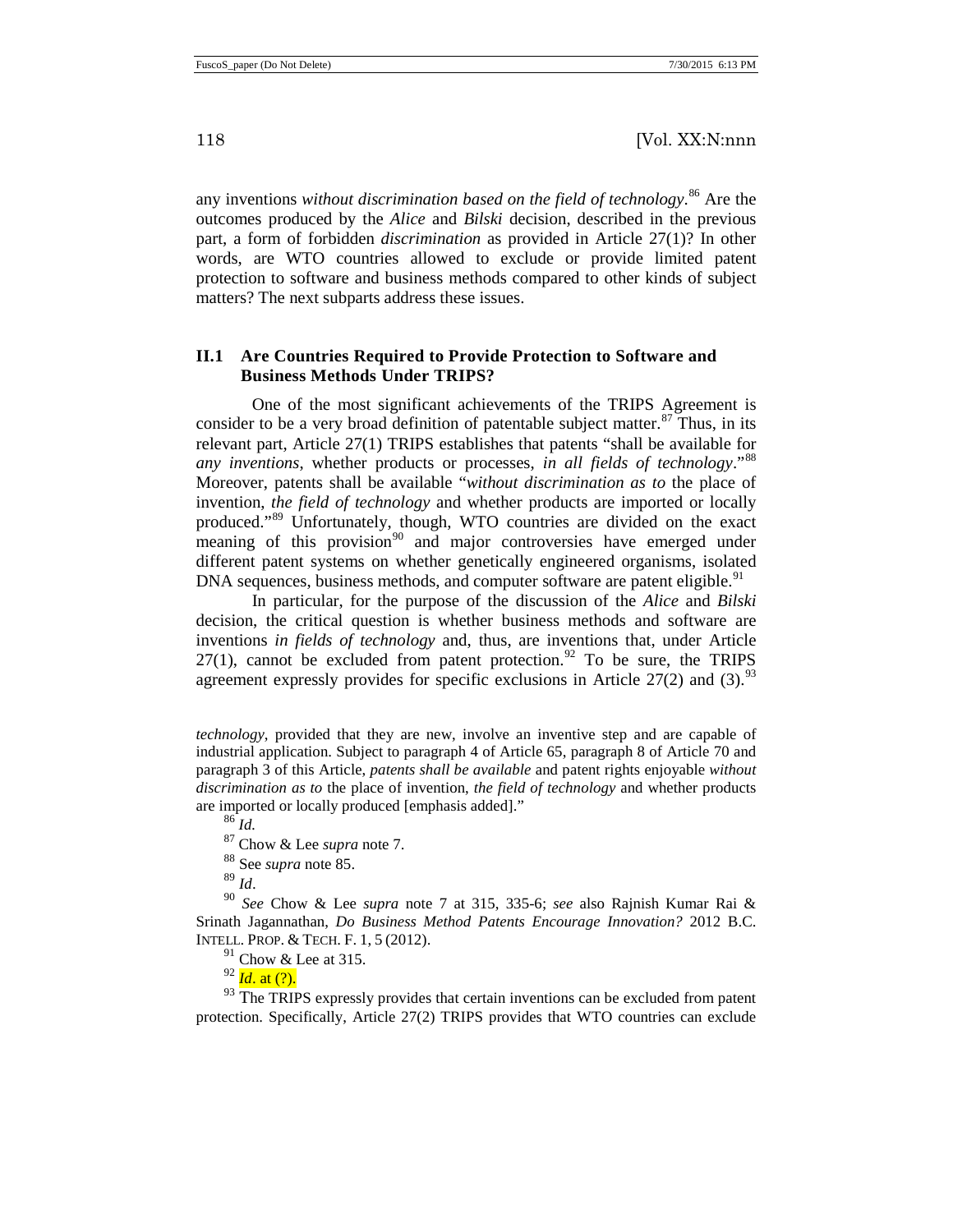The fact that both software and business methods are not covered by these two provisions, suggests that contrivances in these areas should be patent eligible *unless* they fall outside the scope of Article 27(1) TRIPS, because they do not constitute inventions *in fields of technology*.

A significant factor in this context appears to be the time in which TRIPS was signed.<sup>[94](#page-18-1)</sup> Specifically, the fact that many countries, including the U.S., did not recognize patents on business methods at the time TRIPS was concluded. This suggests that TRIPS does not contemplate protection for this subject matter.<sup>[95](#page-18-2)</sup> The history on this point is quite persuasive, however, as I will explain in the next subpart, subsequent interpretations of Article 27(1) TRIPS provided by the U.S., seem to have the potential of producing an entirely different result for our country.<sup>[96](#page-18-3)</sup>

As for software, although it is true that also in this context many countries did not provide patent protection to these inventions when TRIPS was created, this was not the case of the U.S.. At the time the TRIPS agreement was signed, the U.S. had already recognized that software could be patented as the *Diehr* decision was issued in 1981. [97](#page-18-4) Moreover, it has been noted that in the context of software, as opposed to business methods, we are clearly operating within *a field of technology* as required by TRIPS. [98](#page-18-5)

#### <span id="page-18-0"></span>**Past Interpretations of Article 27(1) TRIPS**

The question of whether software and business methods inventions are part of a *field of technology* and, thus, fall within the scope of Article 27(1) TRIPS, is an open one. However, in the past, the U.S. has interpreted this provision as requiring countries to extend protection to these subject matters. This happened in particular in the context of the review of other countries' IP law at the time they became WTO members.<sup>[99](#page-18-6)</sup>

inventions to protect public order or morality, "including to protect human, animal or plant life or health or to avoid serious prejudice to the environment"; whereas, Article 27(3) gives the possibility to exclude medical, therapeutic, surgical methods, plants and animals other than microorganisms.

<sup>94</sup> Chow & Lee *supra* note [7](#page-4-0) at (?). <sup>95</sup> *Id.*<br><sup>96</sup> See *supra* page 119.

- 
- 
- 

<span id="page-18-6"></span><span id="page-18-5"></span><span id="page-18-4"></span><span id="page-18-3"></span><span id="page-18-2"></span><span id="page-18-1"></span><sup>97</sup> Diamond v. Diehr *supra* note [30.](#page-8-2)<br><sup>98</sup> Chow & Lee *supra* note [7](#page-4-0) at (?).<br><sup>99</sup> *See* Chow & Lee *supra* note 7 at 54-55, discussing the TRIPS Council's review procedure of WTO members' IP laws ("Under TRIPS Article 63(2), each [WTO] member is to notify the [TRIPS] Council of all of its laws and regulations implementing TRIPS … These notifications serve as the basis for a detailed scrutiny of the implementing legislation of all member states …The review procedure under the TRIPS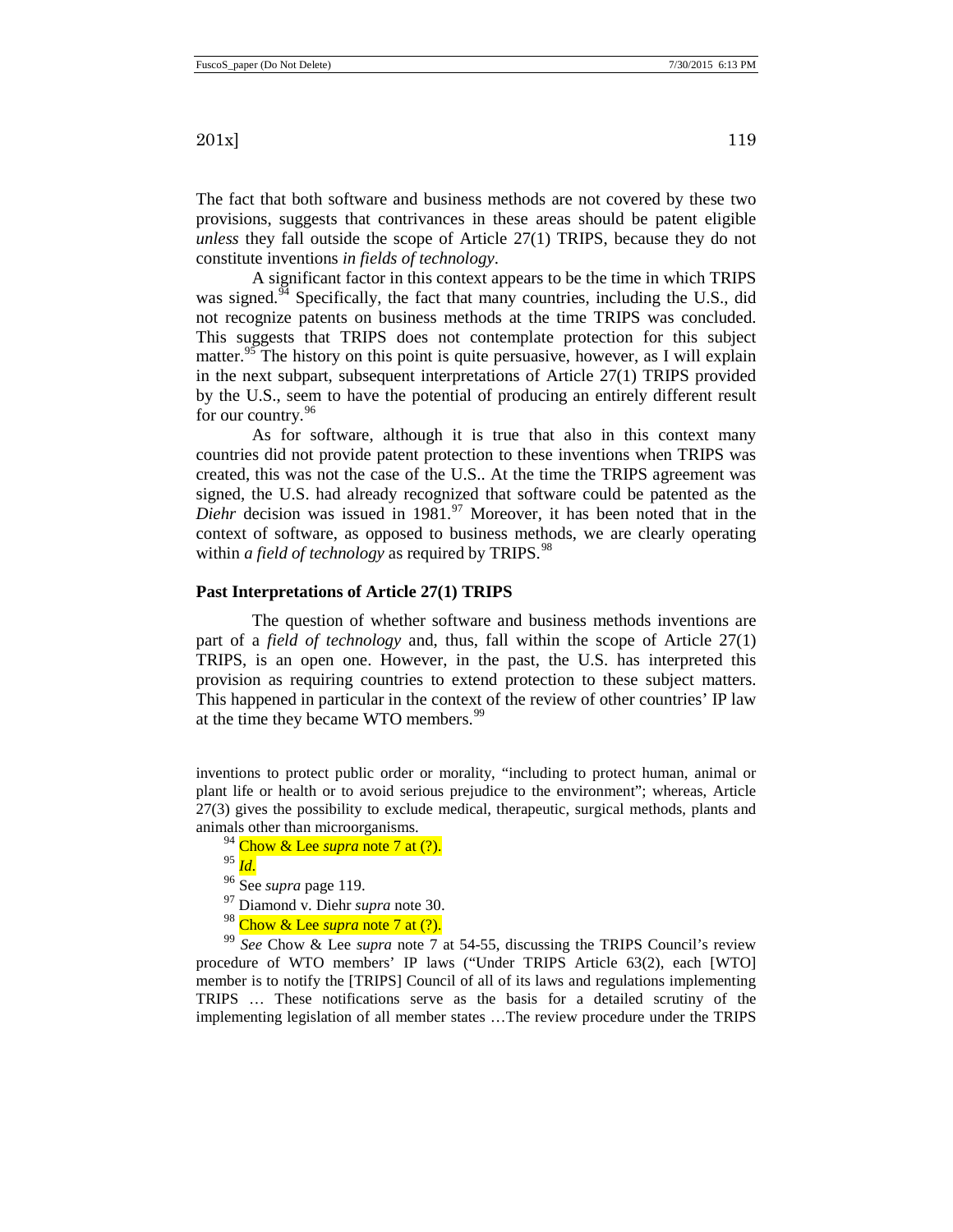Thus, when Egypt became a WTO member on June 30, 1995, Japan, Switzerland and the United States presented questions about Egypt's IP law. In particular, the United States asked: "Please, explain whether an invention within the categories specified below may be patented under Egyptian Law if it is novel, involves an inventive step, and is industrially applicable [...] (c) *process inventions that facilitate the conduct of business*."[100](#page-19-0)

Similarly, when Cyprus became part of the WTO on July 30, 1995, Canada, the European Communities<sup>[101](#page-19-1)</sup> and their member States, Japan and the U.S. presented questions about its IP law. The United States asked: "Section 5(2)(c) of the Patent Law of 1998 states that *methods of doing business and computer programs* shall not be regarded as inventions. Please explain the reasoning behind these exceptions based on the field of technology, given that the standards for patentability in the law are those called for in Article 27(1) of the TRIPS Agreement i.e. that an invention be novel, involve an inventive step, and be industrially applicable."<sup>[102](#page-19-2)</sup>

<span id="page-19-4"></span>Moreover, when Jordan became a WTO member on April 11, 2000, questions were presented about its IP law by Canada, Japan, Switzerland and the U.S. which asked: "Article 4(B) contains an exclusion for "*mathematical methods*." Jordan previously explained that this applies to only purely mathematical subject matter. Furthermore, there is no exclusion for "*computer related inventions*." Please, confirm that the exclusion for "mathematical methods" refers only to purely mathematical subject matter and not to "*business methods*" or "*computer related inventions*."[103](#page-19-3)

Finally, China became a WTO member on December 11, 2001. Australia, the European Communities and their member States, Japan and the U.S. presented questions about its IP law. The U.S. asked: "Please, inform us as to whether or not *process inventions that facilitate the conduct of business* are eligible to be patented if they are otherwise novel, involve an inventive step and

Council serves several purposes … [including providing] an opportunity for other members to raise concerns about a country's IP law that might be resolved through discussion, clarification, or, in some cases, through the country's revision of its own law.")

<span id="page-19-0"></span><sup>100</sup> *WTO Review of Legislation*, Responses from Egypt to the questions posed by Japan, Switzerland and the United States (June 12, 2001), IP/C/W/278 – United States

<span id="page-19-2"></span><span id="page-19-1"></span>question 18.<br><sup>101</sup> Cyprus became a member of the E.U. on May 1, 2004.<br><sup>102</sup> *WTO Review of Legislation*, Responses from Cyprus to the questions posed by Canada, the European Communities and their member States, Japan and the United States (June 23, 2000), IP/C/W/180 - United States question 73.

<span id="page-19-3"></span><sup>103</sup> *WTO Review of Legislation*, Responses from Jordan to the questions posed by Canada, Japan, Switzerland and the United States, (April 11, 2001), IP/C/W/250 - United States question 15.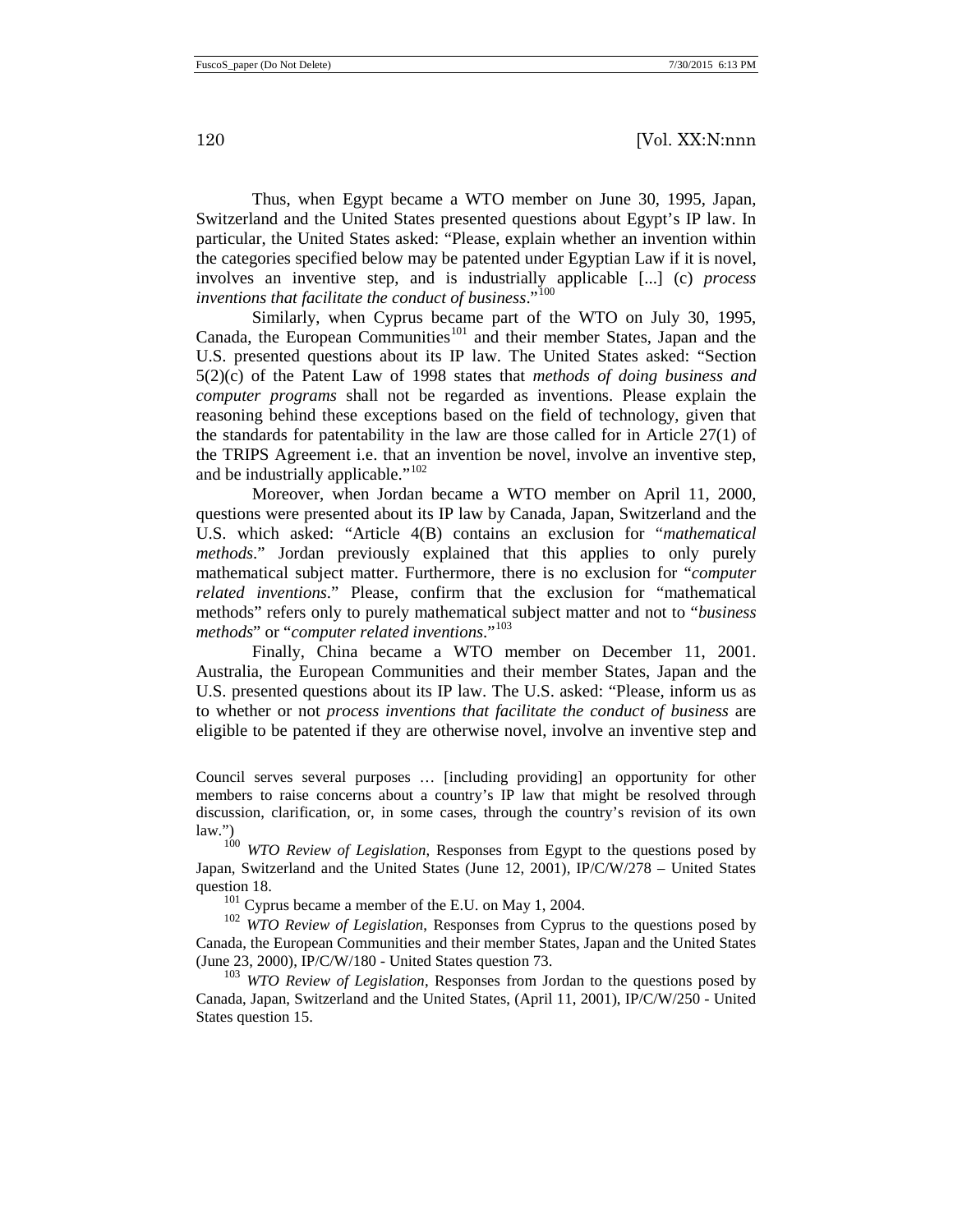are industrially applicable."[104](#page-20-0) Moreover, in the context of the transitional review mechanism under § 18 of China's Protocol on Accession the U.S. also asked: "Has China granted any patents for *business methods*? If so how many? How many enforcement actions have involved such *business method* patents since their issuance?"<sup>[105](#page-20-1)</sup>

The questions reported above, clearly indicate that, up until now, the U.S. has consistently interpreted of Article 27(1) TRIPS as requiring WTO countries to provide protection to both software and business methods. They also indicate that the countries subject to the review of legislation process by the TRIPS Council and receiving questions about their IP law generally appeared to agree with that interpretation. Indeed, in all but one of the examined cases the countries provided clear assurance to the U.S. that under their patent system software and business methods were protected. Only Cyprus replied that its law complied "with 27.1 of the TRIPS Agreement as 'methods of doing business' and 'computer programs' have not yet been defined as patentable inventions."<sup>[106](#page-20-2)</sup>

This result is even more significant if we consider that, in the context of the WTO dispute settlement system, a number of reports refer to Article 31 of the Vienna Convention to interpret TRIPS provisions.<sup>[107](#page-20-3)</sup> Article 31, specifically, provides that "a treaty shall be interpreted in good faith in accordance with the ordinary meaning to be given to the terms in their context and in light of its object and purpose."[108](#page-20-4) Moreover, it also provides that there shall be taken into account "any *subsequent practice* in the application of the treaty which establishes the agreement of the parties regarding its interpretation."<sup>[109](#page-20-5)</sup> If we consider that a very convincing argument could be made that the review of other countries' laws after they have become members of the WTO constitutes a "*subsequent practice* in the application of the treaty" as defined in the Vienna Convention, it becomes obvious the viewpoint on patentable subject matter that the U.S. might now be bound to maintain at the international level. Indeed, at this point it would seem very difficult for the U.S. to convincingly argue in future WTO negotiations and disputes that Article 27(1) TRIPS does not impose protection for software and business methods.

<span id="page-20-0"></span><sup>104</sup> *WTO Review of Legislation* - Responses from China to the questions posed by Australia, the European Communities and their member States, Japan and the United States (September 10, 2002), IP/C/W/374 - United States question 142.

<span id="page-20-5"></span><span id="page-20-4"></span><span id="page-20-3"></span><span id="page-20-2"></span><span id="page-20-1"></span><sup>105</sup> *WTO Transitional Review Mechanism of China* – Communication from the United States Addendum (November 2, 2005), IP/C/W/453/Add.1 question 3.<br><sup>106</sup> See *supra* note [102.](#page-19-4)<br><sup>107</sup> CITE.<br><sup>108</sup> CUTE.



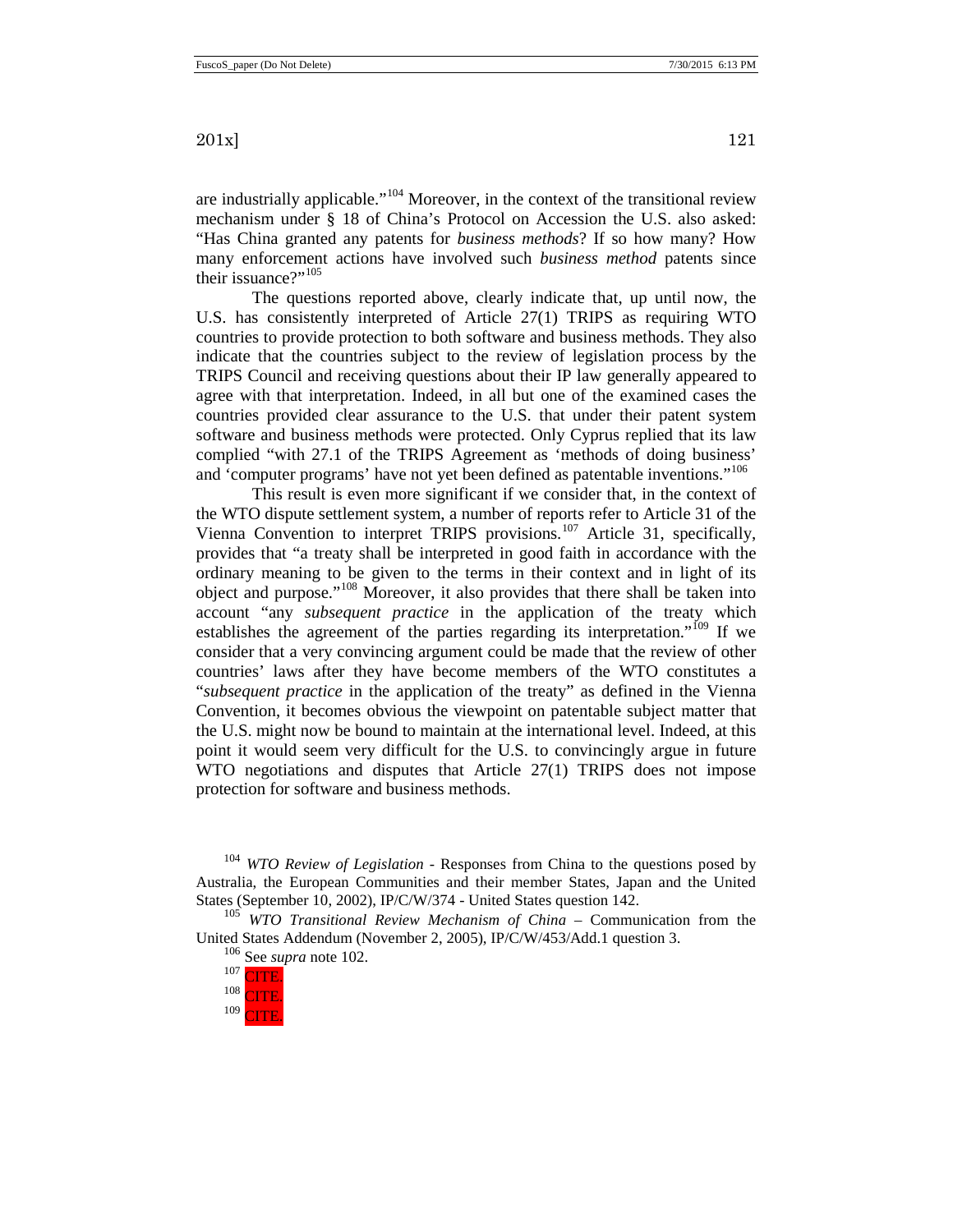As for the specific issue of *Alice* and *Bilski* being in conflict with Article 27(1) TRIPS, it is important to underline that, technically, these two decisions do not entirely exclude software and business methods from patent eligibility – both software and business methods continue to be patent eligible in the U.S..<sup>[110](#page-21-1)</sup> Nevertheless, considering the results that these two decisions have produced,<sup>[111](#page-21-2)</sup> the question becomes if the level of protection currently provided *is enough, particularly, when compared to other subject matters*? In other words, under TRIPS is it sufficient for the Supreme Court *to say* that software and business methods are patent eligible or something more is necessary? The next part addresses the issue of whether a WTO inquiry on patentable subject matter and the prohibition of discriminating based on the field of technology would consider the *practical* effect of the *Alice* and *Bilski* decision on the protection of software and business methods compared to other inventions.

#### <span id="page-21-0"></span>**II.2** *De Facto* **Discrimination?**

Up until now no WTO decision has addressed the issue of the level of protection that countries must provide in patent law. The TRIPS Agreement provides minimum standards of protection, but it is not always easy to determine where exactly to draw the line between what must be protected and what instead should be left into the public domain. For example, in the context of *Alice* and *Bilski*, no definition or WTO decision is available to help identifying at the domestic level patent-eligible processes. Article 27(1) TRIPS expressly says that processes must be protected, but what specifically constitute a patent-eligible process is not provided. Indeed, the only relevant indication in this context is the limitation present in Article 27(1) that no discrimination based on the field of technology is allowed.<sup>[112](#page-21-3)</sup> Consequently, under TRIPS, it first necessary to address whether the adopted eligibility test puts inventions in certain fields at any disadvantage compare to inventions in other fields – this would be the case, for instance, of a test that creates a particularly high eligibility bar in one field, but not others. The U.S. Supreme Court's *Mayo* two-steps test seems to have achieved precisely this result.

As explained in Part I, the *Alice* decision has substantially reduced access to patent protection to software; *Bilski*, on the other hand, had already limited the availability of patents on business methods.<sup>[113](#page-21-4)</sup> Consequently, an argument could be made that these two decisions and, particularly, the *Mayo* two-steps test, produce discriminatory results by imposing a very high bar for the patentability

<span id="page-21-4"></span><span id="page-21-3"></span><span id="page-21-2"></span><span id="page-21-1"></span><sup>110</sup> See *supra*  $\frac{111}{112}$  See *supra* CITE. <sup>113</sup> See supra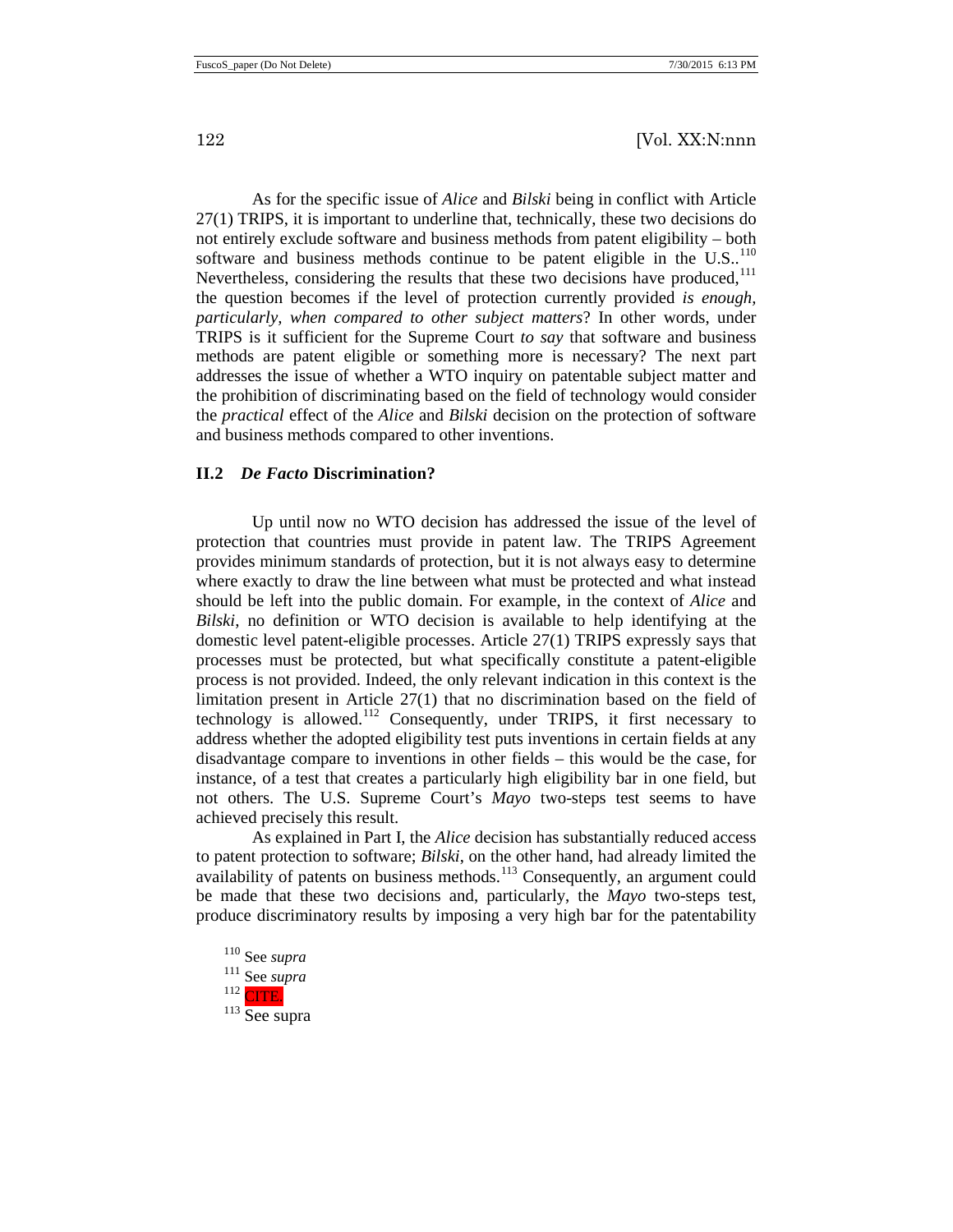of inventions in the fields of software and business methods. Indeed, although the *Mayo* two-steps test does not expressly distinguish among inventions in different fields, in other words it is neutral on its face, *in practice* it has limited access to patent protection to certain inventions only. Is this *de facto* discrimination consistent with the obligation of WTO countries under Article 27(1) TRIPS?

To answer this question additional WTO decisions on this point would be necessary. However, it is possible to say that should the conformity of the *Alice* and *Bilsky* decisions to TRIPS be questioned by another countries, a WTO panel would not only consider that the *Mayo* two-steps test is neutral on its face, but would take in consideration its practical effects too.

This result emerges, for instance, from the 1999 dispute settlement proceeding that the European Community initiated against the U.S..<sup>[114](#page-22-0)</sup> The case regarded  $\S 110(5)$  of the U.S. Copyright Act of 1976<sup>[115](#page-22-1)</sup> and its consistency with Article 13 TRIPS requiring limitations and exceptions in copyright law to be confined to *certain special cases*.<sup>[116](#page-22-2)</sup> The U.S. contended that the exemptions included in the questioned provision – the home-style exemption and the business exemption - were in conformity with TRIPS because detailed, technical information – the specific size limits and types of equipment that could be used, the precise square footage of the relevant establishments etc. - to identify with great accuracy potential beneficiaries was provided. Consequently, the U.S. also argued that §110(5) covered only cases which were both *certain* and *special* as required by TRIPS. However, the WTO appellate body disagreed in part with the U.S analysis. First, it conceded that both the home-style exemption and the business exemption indeed concerned only "*certain* cases" because of the detailed description of the intended beneficiaries. Then, it considered the *data on the application* of the exemptions which showed that in the context of the business exemption 70% of the eating and drinking establishments and 45% of the retail establishments in the U.S. would fit that description and, thus, were all potential covered by the provision under consideration; clearly, the business exemption involved the majority of the cases - not just *special* ones- and violated the second prong of Article 13 TRIPS.

It is important to underline that the WTO appellate body reached its conclusion in the §110(5) case by considering the *practical impact* of the examined provision - the practical operation of  $\S110(5)$  which, on its face, appeared in conformity with TRIPS. When the outcome of this case is translated

 $114$  CITE.

 $115$  As amended by the Fairness in Music Licensing Act of 1998.

<span id="page-22-2"></span><span id="page-22-1"></span><span id="page-22-0"></span><sup>116</sup> Article 13 TRIPS: "Members shall confine limitations or exceptions to exclusive rights to *certain special cases* which do not conflict with a normal exploitation of the work and do not unreasonably prejudice the legitimate interests of the right holder [emphasis added]."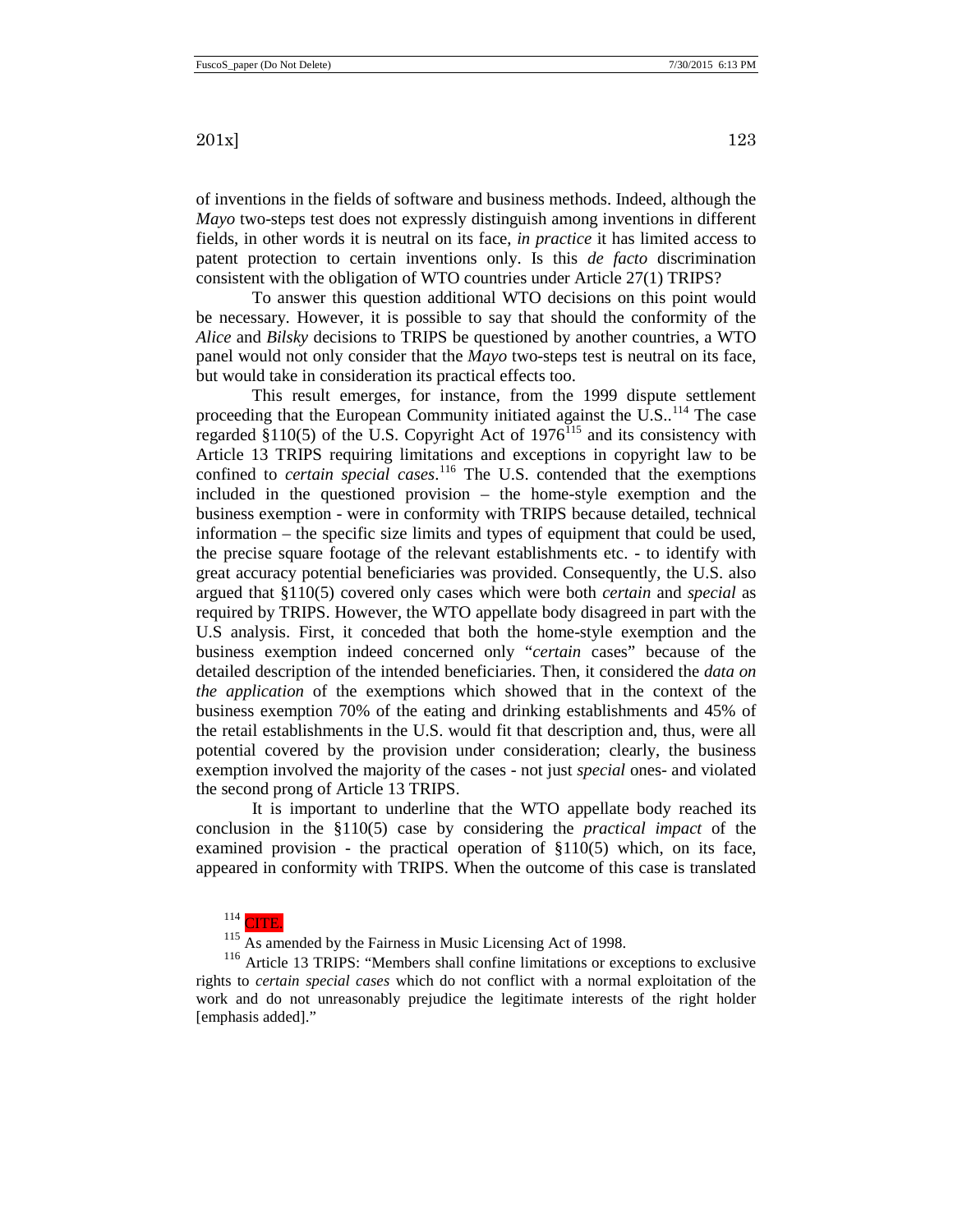into the context of a possible §101 challenge, it becomes evident that a WTO panel would not only consider that, technically, the *Mayo* two-steps test operates in all the fields of technology, but it would also investigate whether *in practice* the *Alice'* standard determines absence or reduced protection mainly for software and business methods. Specifically, data from before and after *Alice* in terms of software and business methods patent application submitted, patent issued and enforcement actions would be analyzed. Moreover, comparisons with other fields of technology would be made; thus, the relevance of *Alice* and *Bilski* aftermath. The remaining issue to discuss is the possible implication of this result for the U.S. in the context of international negotiations and disputes in IP law.

#### <span id="page-23-0"></span>**Possible Implications**

Will the U.S. be subject to a WTO dispute for violating of Article 27(1) TRIPS? This is very hard to predict. Supposedly, *some* differences in the level of protection provided to inventions in different fields should be acceptable under TRIPS. After all, one size does not fit all and some flexibility due to the different characteristics of the technologies involved should be allowed. But without further indication on this point from WTO decisions, it is unclear how to determine when countries are crossing the line and engaging in prohibited discrimination. Thus, the difficulty in anticipating if other WTO countries will initiate a challenge against the U.S. for violating its obligations on patentable subject matter.

However, a different result can easily be envisioned. Specifically, it is quite possible that the issue of the conformity of §101, as delineated in the *Alice* and *Bilski* aftermath, will be the subject of opposing strategies similar to the one adopted by Brazil in 2000. In that case, the U.S. had filed a petition with the WTO Dispute Settlement Body challenging the validity of the working requirement included in Article 68 of the Brazilian Industrial Property Law. Specifically, Article 27(1) TRIPS provides that protection must be given to inventions without discrimination as to whether the "products are imported or locally produced;" the U.S. interpreted this provision as making working requirements illegal and argued that Brazil was in violation of its obligations. Brazil responded to the U.S. attack by pointing out that § 204 of the U.S. patent code on certain U.S. government-funded inventions developed by small businesses appears to function as a working requirement too. In other words, Brazil reacted by presenting exactly the same type of argument that the U.S. had used against Brazil; ultimately, the two countries settled the issue informally.<sup>[117](#page-23-1)</sup>

<span id="page-23-1"></span><sup>117</sup> The US Ambassador wrote to the Representative of the Brazilian Government through the TRIP Council: "I am pleased to report that my government will agree to terminate the WTO panel proceeding without prejudice concerning the interpretation of Article 68 ... While we had real concerns regarding the potential use of Article 68 ... we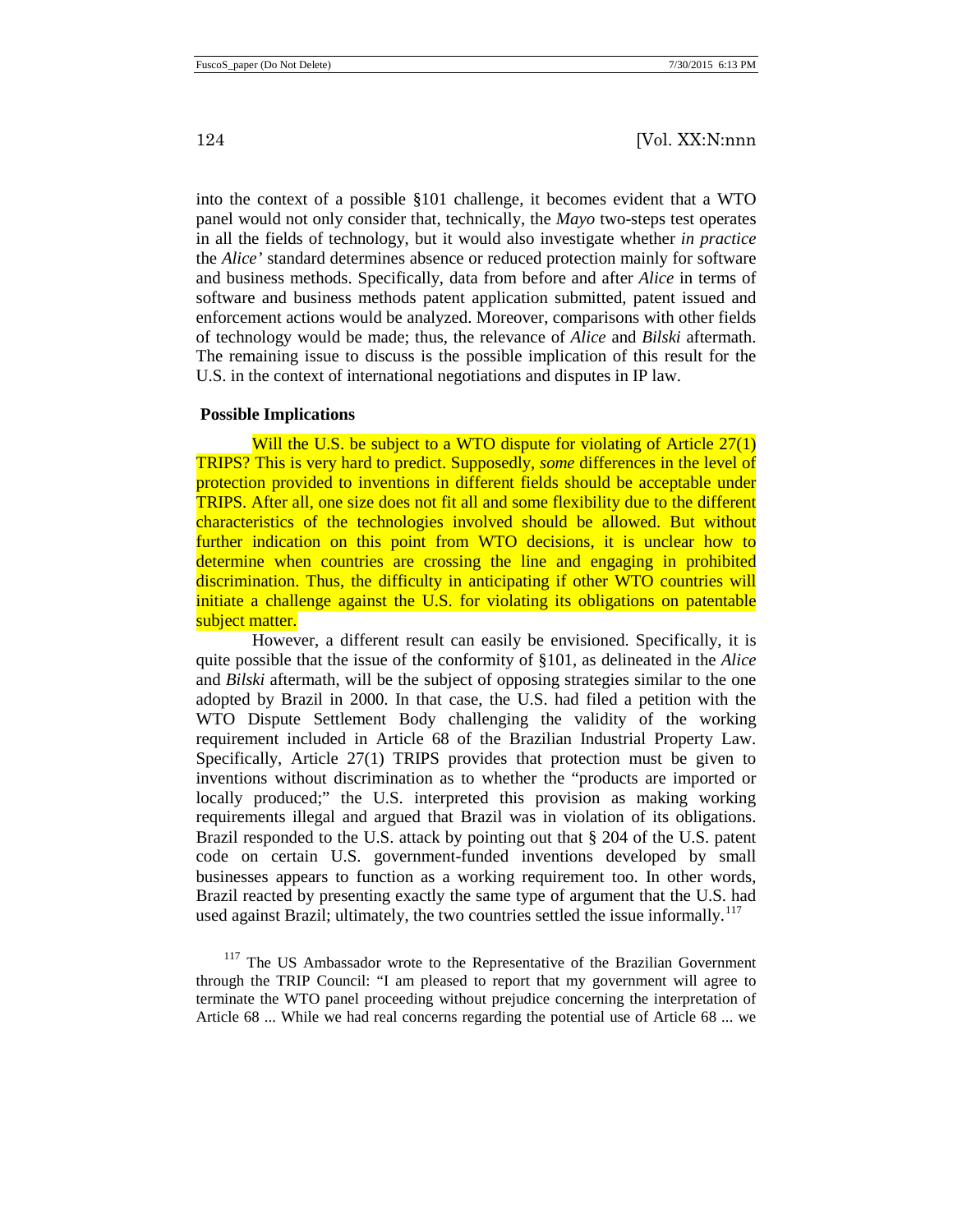Therefore, it seems clear that with the *Alice and Bilski* decisions the U.S. has substantially increased its exposure to these kind of game plans independently from the merit of possible challenges. This result is very significant if we consider that since the enactment of TRIPS, the U.S. has made ample use of the WTO dispute settlement system to promote TRIPS compliance – specifically, the U.S. has filed a challenge in  $74\%$  of the TRIPS matters. Indeed, the effectiveness of the U.S.' effort to address current or future violation of TRIPS by other countries via WTO dispute settlement system appears at this point significantly compromised particularly when it comes to patentable subject matter.

#### <span id="page-24-0"></span>**CONCLUSION**

The issue of whether Article 27(1) TRIPS creates an obligation upon WTO countries to provide patent protection to software and business methods is still open. However, in the past the U.S. has consistently interpreted Article 27(1) TRIPS as requiring countries to protect inventions in these fields.

However, the recent Supreme Court's *Alice* and *Bilski* decisions have substantially reduced the level of patent protection provided to software and business methods in the U.S.. Currently, our country seems to provide less protection than countries such as the EU which, at least in theory, have always proclaimed to be against patenting inventions in these areas. At this point, there is not enough information to conclude that these decisions constitute a violation of the U.S. obligations under TRIPS and, thus, provide an opportunity for other countries to initiate a WTO dispute. Nevertheless, it is possible to say that, because of the aforementioned U.S. interpretations of Article 27(1) TRIPS, the *Alice* and *Bilski* decisions unquestionably expose our country to strategies that severely undermine its ability to promote TRIPS compliance. The 2000 WTO dispute with Brazil, aside from its merit, represents a good example of what our country should expect in in future international negotiations and cases, particularly, in the context of patentable subject matter.

Consequently, the possibility emerges that the *Alice* and *Bilski* decision do not represent the last word in this area and that the Supreme Court will once again reconsider the protection of software and business methods in the near future. In particular, one tenable option would be for the Supreme Court to attempt restoring protection to a more intermediate level in between the one produced by the *State Street*'s "useful, concrete and tangible result" test and the one currently produced by the *Mayo*'s "two-steps" test.

note that this provision has never been used ... In addition, we would expect Brazil not to proceed with further dispute settlement action regarding section 204 and 209 of the US patent law."